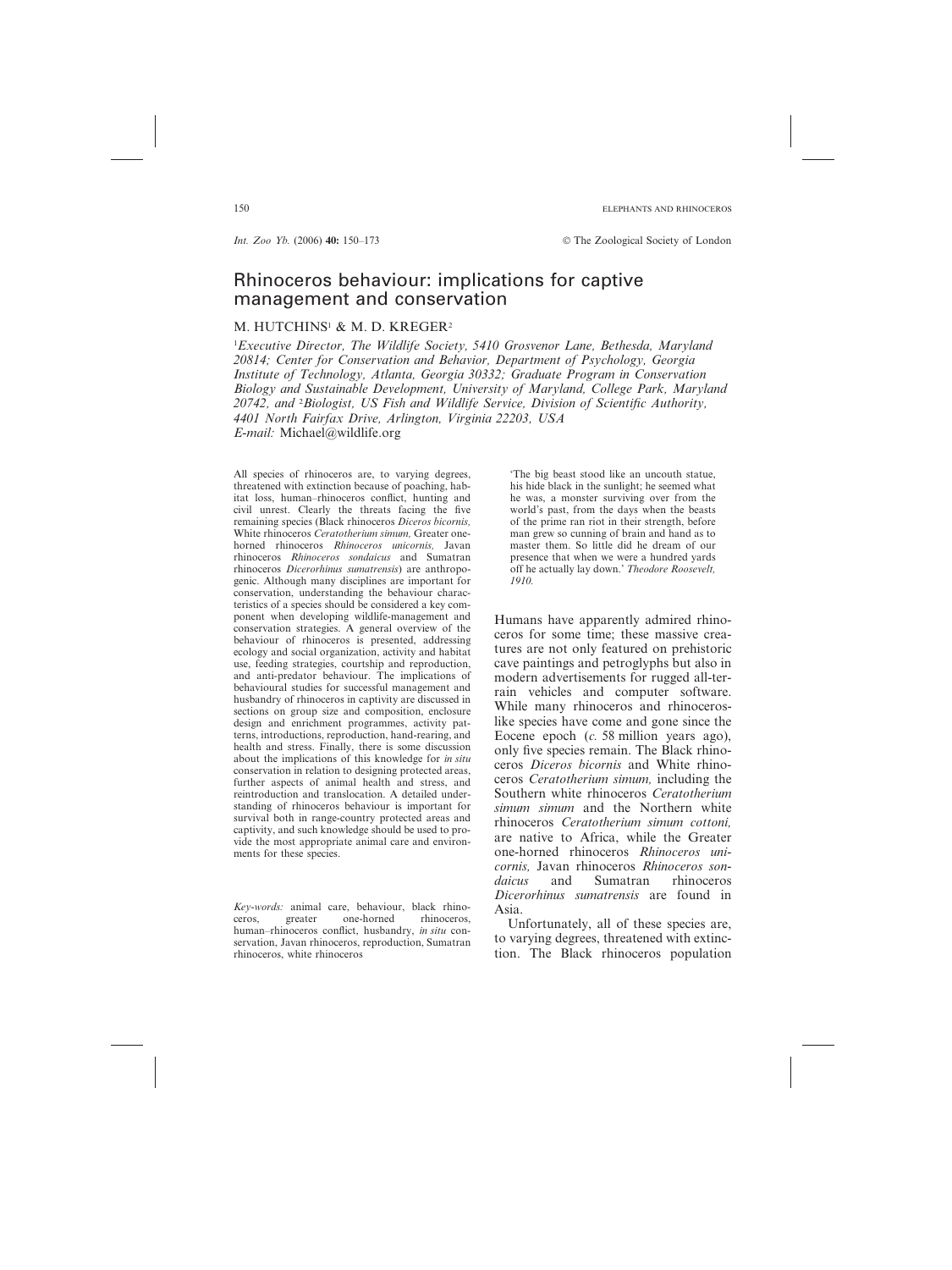declined from 65 000 animals in 1970 to 2300 in 1992 because of rampant poaching: a 96% decrease (IRF, 2005). The International Rhino Foundation (IRF) estimated that there were about 3610 wild Black rhinoceros as at February 2005 (IRF, 2005). The Southern white rhinoceros population was reduced to between 50 and 200 animals by the end of the 19th century but conservation efforts have increased that number to about 11 330 (IRF, 2005). The Greater onehorned rhinoceros has recovered from less than 200 animals in the early 20th century to around 2400 as a result of protection throughout India and Nepal (IRF, 2005). While these species still have not recovered to their earlier peaks, their outlook for survival is far less bleak than other species or subspecies. In contrast, only about 60 Javan rhinoceros, 300 Sumatran rhinoceros and ten Northern white rhinoceros are estimated to survive in the wild (IRF, 2005).

Threats to survival vary by species. They include poaching for products that are made from rhinoceros horn (i.e. traditional medicines, ceremonial dagger handles and/or decorative carvings), habitat loss from clear cutting for logging or agriculture and human settlement, human–rhinoceros conflicts, unsustainable hunting for sport and food, and civil unrest (Foose & Van Strien, 1997; Emslie & Brooks, 1999). The common thread among all these threats is that they are all anthropogenic. Thus, the survival of the world's rhinoceros species depends on human decisions. Such decisions, whether for management or conservation of rhinoceros in the wild or in captivity, must consider the behaviour of these species.

An understanding of animal behaviour is a key component of wildlife management and conservation, whether the goal is to: (1) develop successful methods of breeding and maintaining animals in captivity (Eisenberg & Kleiman, 1977; Kleiman, 1980; Boyd, 1991), (2) promote animal welfare (Broom & Johnson, 1993; Mench & Mason, 1997; Poole, 1998), (3) reintroduce captive-bred wildlife back into nature (Kleiman, 1989; Hutchins *et al.,* 1995; Miller *et al.,* 1998) or (4) conserve extant wildlife populations *in situ* (Hutchins & Geist, 1987; Clemmons & Buchholz, 1997; Festa-Bianchet & Apollonio, 2003).

The goal of this paper is to briefly review our current knowledge of rhinoceros behavioural biology and, furthermore, to summarize its implications for *ex situ* and *in situ* management and conservation. This review is not intended to be comprehensive; however, it does include many topics of interest to animal managers and conservationists. Animal training and its use in captive-animal management and husbandry is not addressed here as that topic is the focus of another article in this volume (Holden *et al.,* this volume). Finally, we recognize that many other disciplines affect the conservation of rhinoceros, including veterinary medicine, nutrition, reproductive biology and ecology. However, as we hope to demonstrate, rhinoceros behaviour should be considered when making conservation or management decisions.

RHINOCEROS BEHAVIOUR: AN OVERVIEW *Ecology and social organization* The social organization of rhinoceros species varies widely depending on the ecological circumstances in which the species or population occurs (Laurie, 1982). Rhinoceros inhabit a wide range of habitats across sub-Saharan Africa and South and South-east Asia. Sumatran rhinoceros and Javan rhinoceros inhabit dense tropical evergreen rainforests; the Greater onehorned or Indian rhinoceros lives in swamps and adjacent meadows; White rhinoceros inhabit savannah grasslands and Black rhinoceros range through dry bushland or semi-desert (Owen-Smith, 2004).

There is still much to learn about the details of rhinoceros social organization and behaviour; however, a basic picture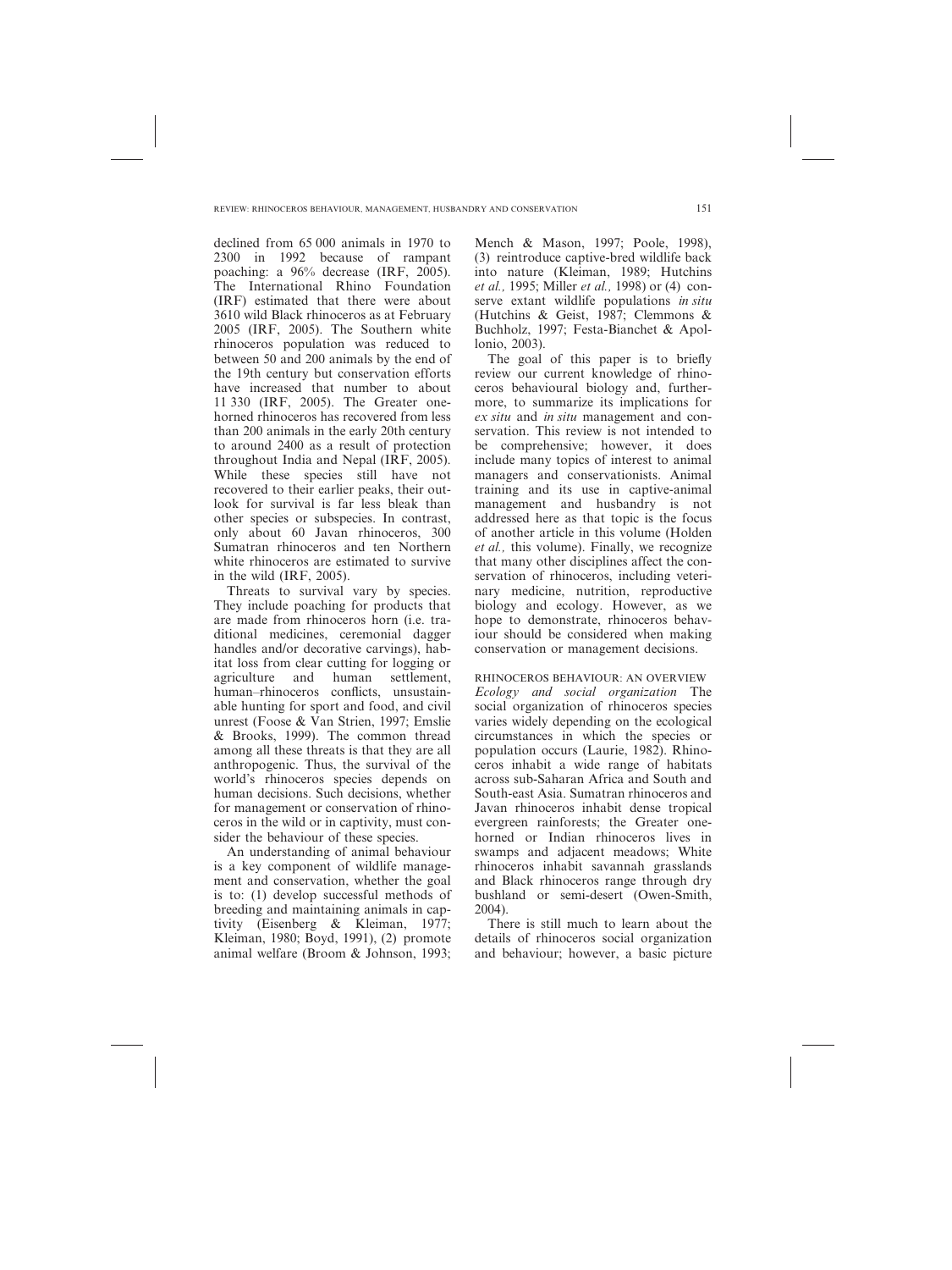has emerged as the result of field studies conducted over the past three decades. There are many similarities and some subtle differences between species, populations and individuals. The most stable social bond among rhinoceros is that between a  $\varphi$  and her most recent offspring. Adult  $\delta \delta$  tend to be solitary and aggressive (Owen-Smith, 2004). Males separate themselves spatially and temporally through olfactory communication; dung piles (lavatories) and urine spraying, are commonly used olfactory signals, while scrapes and broken vegetation may offer visual evidence of the presence of other individuals (Black rhinoceros, Schenkel & Schenkel-Hullinger, 1969a; Javan rhinoceros, Schenkel & Schenkel-Hullinger, 1969b; White rhinoceros, Owen-Smith, 1975; Greater one-horned rhinoceros, Laurie, 1982; Sumatran rhinoceros, Van Strien, 1986). Urination in rhinoceros is highly ritualized; the animals can either urinate in a continuous stream on the ground or squirt urine 3–4 m behind them (Laurie, 1982). Adult  $\varphi$  Greater onehorned rhinoceros only squirt-urinate when they are in oestrus, whereas some  $\Im \Im$ , particularly socially dominant  $\Im \Im$ , always urinate this way. White rhinoceros bulls squirt-urinate most frequently while patrolling their territorial borders (Owen-Smith, 1975).

Rhinoceros tend to defecate near other rhinoceros dung. Laurie (1982) found only 13% of freshly deposited faeces were more than 10 m from existing dung and, during normal activities, rhinoceros defecated directly on existing dung piles 88% of the time. African rhinoceros scrape their back feet through dung piles to spread odours that advertise their presence. Sumatran and Javan rhinoceros do not scrape and this divergence in behaviour is likely the result of ecological differences (Schenkel & Schenkel-Hullinger, 1969b). Greater one-horned rhinoceros do scrape but dung piles tend to occur at the borders of forest and grassland, on riverbanks, near wallows and paths, roads or ditches (Laurie, 1982). Scraping may not be as an effective method for spreading odours in wet, densely forested habitats as it is in open, dryer habitats. Forestdwelling Javan rhinoceros frequently urinate and defecate in water or wallowing sites and this may help to impregnate their bodies with distinctive odours. Odours are subsequently disseminated throughout the habitat as the animals move through vegetation and are presumably recognized by others (Schenkel & Schenkel-Hullinger, 1969b).

The home ranges of adult  $\delta$  rhinoceros may overlap those of several adult  $\mathcal{Q} \mathcal{Q}$  but this is not always the case. Core areas of some  $\delta$  home ranges may be exclusive and thus represent territories in some species or populations (e.g. Black rhinoceros, Klingel & Klingel, 1966; Frame, 1980; White rhinoceros, Owen-Smith, 1971; van Gyseghem, 1984; Sumatran rhinoceros, Van Strien, 1986). However, in others, adult  $\beta$  home ranges may overlap but  $\beta\beta$ defend oestrous  $\mathcal{Q} \mathcal{Q}$  from the close approach of other  $\Im\Im$  (e.g. Greater onehorned rhinoceros, Laurie, 1982). In some species, adult  $\mathcal{Q}$  and sub-adults are semisocial. Although close physical contact among rhinoceros is restricted primarily to the mother–offspring relationship and to brief mating encounters between adults, adult  $\mathcal{Q}$  and/or sub-adults of some species will congregate in either temporary or semi-stable groups (e.g. Black rhinoceros, Schenkel & Schenkel-Hulliger, 1969a; White rhinoceros, Owen-Smith, 1975; van Gyseghem, 1984; Greater one-horned rhinoceros, Laurie, 1982).

The Asian species are the least social of the Rhinocerotidae. Adults are normally solitary and rarely come together except to mate, although sub-adults will sometimes associate with one another temporarily (Schenkel & Schenkel-Hullinger, 1969a,b; Laurie, 1982; Van Strien, 1986; Owen-Smith, 2004). The African species appear to be the most gregarious (Estes, 1991). While adult  $\Im \Im$  of these species tend to be solitary and territorial (at least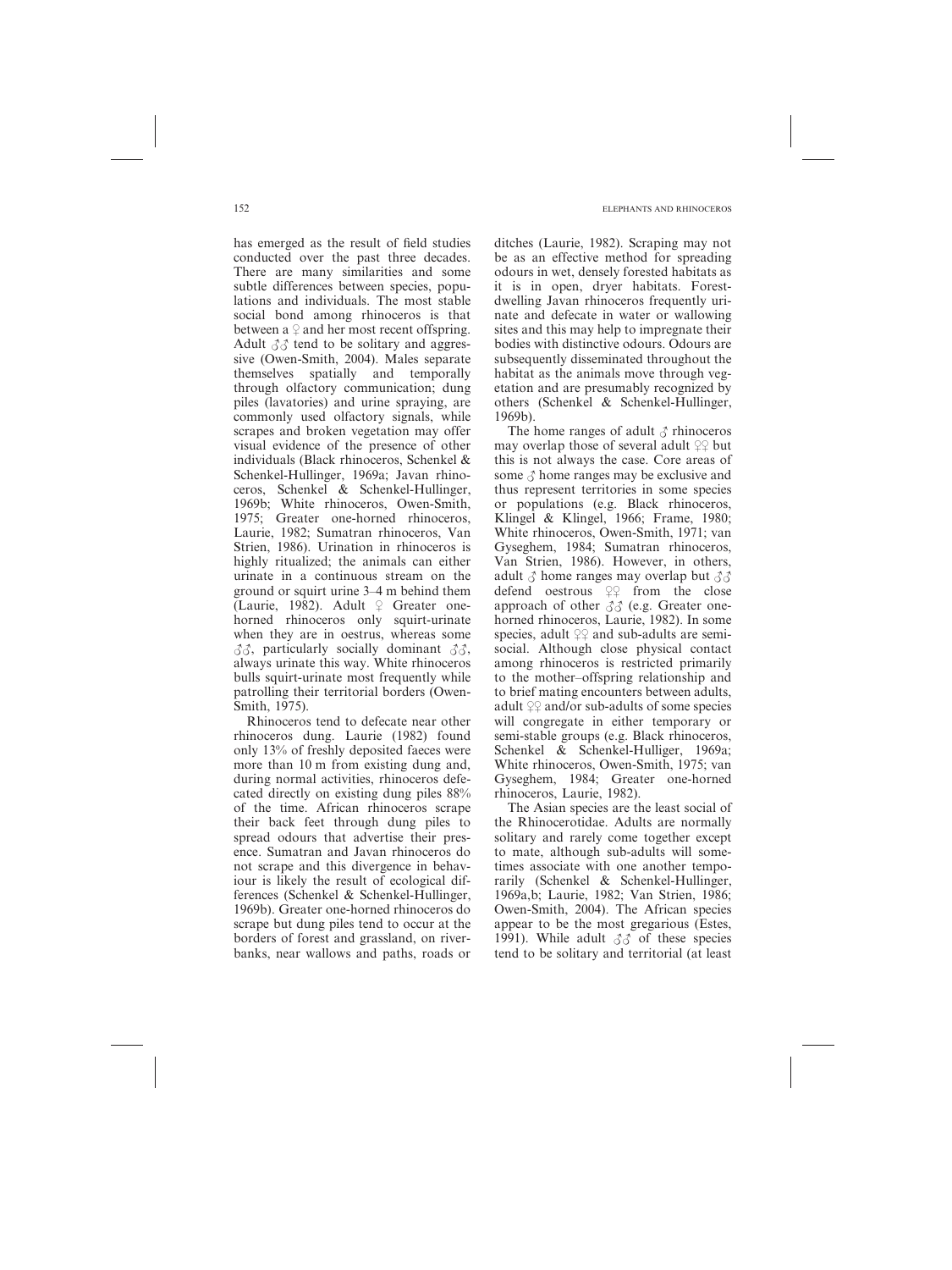in some populations), adult  $\mathcal{Q}$  and subadults occasionally gather in groups (Owen-Smith, 1971, 1975; Estes, 1991). Although Black rhinoceros  $\mathcal{Q}$  are most frequently solitary, groups of three to five individuals form on occasion (Schenkel & Schenkel-Hullinger, 1969a; Owen-Smith, 2004). In White rhinoceros, stable herds of up to six form occasionally and larger aggregations of up to ten can occur (Owen-Smith, 1975, 2004; Estes, 1991). Adult  $\varphi$  and sub-adults frequently graze together in groups (van Gyseghem, 1984). Furthermore, bonds among  $\varphi$  may be quite strong and they will co-operate to defend themselves against predators. Even among the most solitary species, adults occasionally congregate around limited resources, such as wallows, water sources, feeding areas and salt licks (e.g. Javan rhinoceros, Schenkel & Schenkel-Hullinger, 1969b).

*Activity patterns, habitat use and movements* Free-ranging rhinoceros may be active both day and night (Goddard, 1967; Schenkel & Schenkel-Hullinger, 1969a,b; Owen-Smith, 2004). As in most large mammals, activity patterns are influenced by a variety of factors, including ambient temperature and the relative abundance and distribution of food and other essential resources, such as water and mates. Activity levels tend to be lowest during the hottest time of the day and increase as conditions become cooler, which may assist thermoregulation (e.g. Black rhinoceros, Goddard, 1967; Javan rhinoceros, Schenkel & Schenkel-Hullinger, 1969b). During the dry season, Northern white rhinoceros may graze in the shade of trees for up to 30 minutes before and after resting in the shade (van Gyseghem, 1984). In this subspecies, most grazing activity takes place beginning around 1600 hours and continues throughout the evening. During seasonally colder nights in some habitats, however, rhinoceros become less active (e.g. Black rhinoceros, Mehradadfar, 1999). Rhinoceros may spend the middle of the day lying in mud wallows. Wallowing appears to be important in thermoregulation, repelling biting insects and external parasites, and protecting the skin from dehydration and sun (e.g. Black rhinoceros, Goddard, 1967; Javan rhinoceros, Schenkel & Schenkel-Hullinger, 1969b; Greater one-horned rhinoceros, Dutta, 1991). However, rhinoceros may use wallows at any time, both day and night. Where deeper water is present, they may spend their time standing or lying in pools or streams. The Asian species particularly have a strong affinity for water (Schenkel & Schenkel-Hullinger, 1969b; Laurie, 1982; Van Strien, 1986). Other maintenance or comfort behaviours are also performed, such as scratching or rubbing the body against trees or other vegetation, which removes dead skin (Roosevelt, 1910).

Rhinoceros movements and homerange sizes vary tremendously depending on habitat type and quality. Large mammals tend to be energetically conservative. The availability of critical resources, including food, water and mates, governs the extent to which animals range throughout their habitats. Black rhinoceros home-range size, for example, varies from 2·5 km2 in Nogorogoro Crater in Tanzania to 500 km2 in the Namib Desert of Namibia (Owen-Smith, 2004), presumably as the result of resource availability and dispersion. In arid habitats, rhinoceros must move to water every 2–5 days, but may roam great distances away from water, presumably to find food (Black rhinoceros, Mehradadfar, 1999). In contrast, Sumatran rhinoceros do not range as widely, preferring an extensive system of trails running through dense topical evergreen forests (Van Strien, 1986). Because food and water are generally abundant, the home-range size of Sumatran rhinoceros is limited by the occurrence of salt licks that provide essential minerals to their diet. While Javan rhinoceros also use trail systems, their primary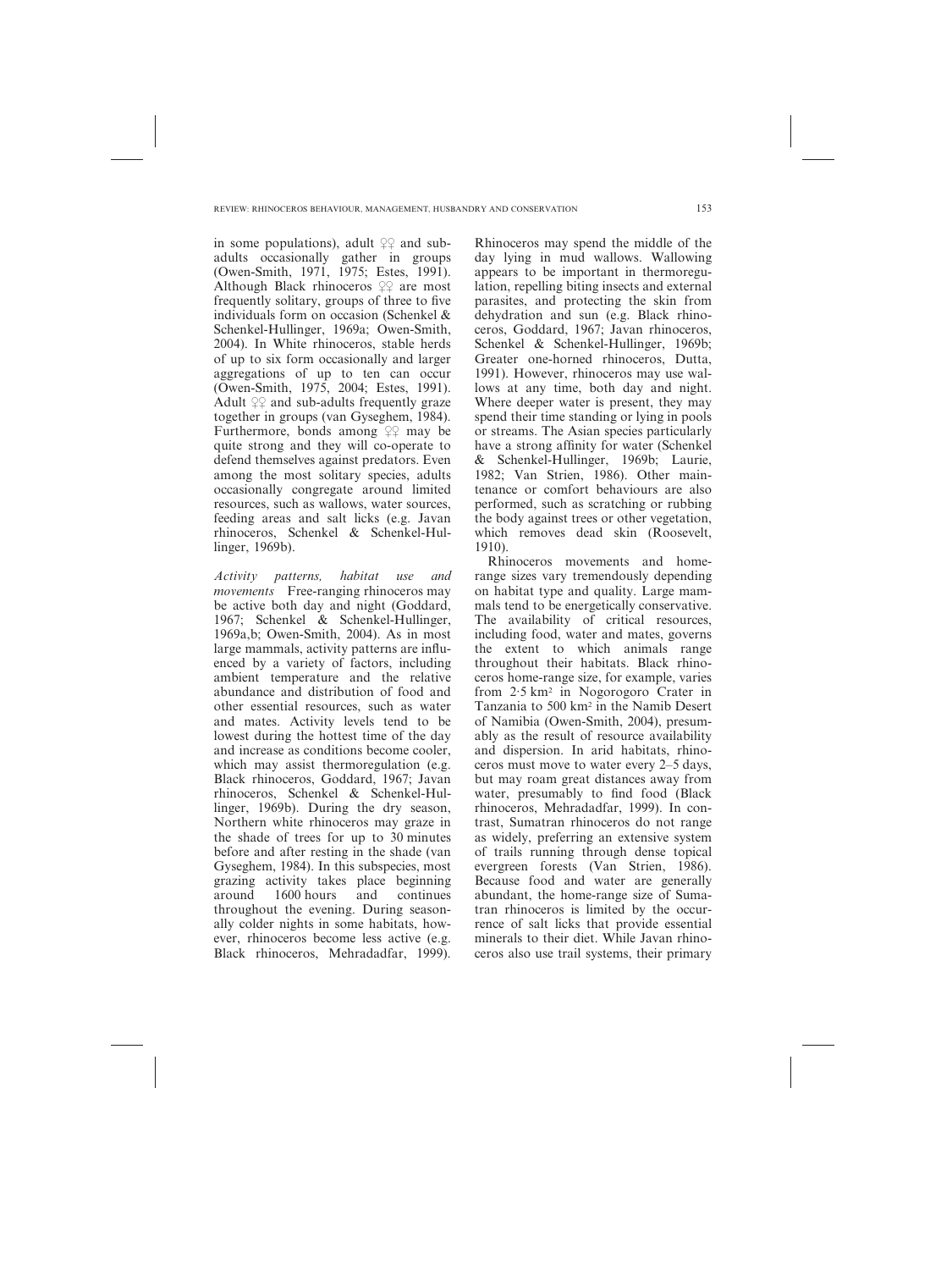source of salt appears to be sea water rather than salt licks, but that may be the result of ecological factors in their last remaining habitat, Ujung Kulon National Park, Java, Indonesia, an isolated peninsula surrounded by ocean on three sides (Schenkel & Schenkel-Hullinger, 1969b). Table 1 shows the home-range sizes recorded for rhinoceros species by gender.

*Foraging and feeding behaviour* Rhinoceros species differ significantly in their feeding ecology and foraging behaviour (Owen-Smith, 2004). White rhinoceros are primarily grazers that feed on grasses. Black rhinoceros are primarily browsers that feed on herbs and shrubs. Greater one-horned rhinoceros forage on both grasses and aquatic plants in their marshy habitats; Sumatran and Javan rhinoceros feed on a wide variety of trop-

ical vegetation, including some fruits. Wild rhinoceros eat a wide variety of plants. For example, Mukinya (1977) found that Black rhinoceros ate 70 different plant species, representing 30 different botanical families in the Masai Mara Game Reserve, Kenya. Patterns of food selection by rhinoceros are often related to the relative abundance and distribution of various plants in a given habitat and season (van Gyseghem, 1984). As in other ungulates, young rhinoceros probably learn what to eat by foraging in close proximity to their mothers.

Because of their great size, the bulky, low-quality nature of their food and the inefficiency of the digestion process, rhinoceros must spend a good deal of their active time foraging (Field, 1968). Northern white rhinoceros at Murchison Falls National Park, Uganda were

| <b>SPECIES</b>                                        | <b>SEX</b>                                        | <b>SIZE</b>                                                                                                          | <b>REFERENCE</b>                                                                     |
|-------------------------------------------------------|---------------------------------------------------|----------------------------------------------------------------------------------------------------------------------|--------------------------------------------------------------------------------------|
| Black rhinoceros<br>Diceros bicornis                  | 94949                                             | $2.59 - 90.6$ km <sup>2</sup><br>$12.5 - 47.3$ km <sup>2</sup><br>$2.59 - 51.8$ km <sup>2</sup><br>$69 \text{ km}^2$ | Goddard (1967)<br>Kiwia (1989)<br>Goddard (1967)<br>Kiwia (1989)                     |
| Greater one-horned rhinoceros<br>Rhinoceros unicornis | ¥<br>3                                            | $20 \text{ km}^2$<br>$(2-4 \text{ km}^2 \text{ core})$<br>$3-4 \text{ km}^2$                                         | Laurie (1982)                                                                        |
| Javan rhinoceros<br>Rhinoceros sondaicus              | $\varphi$ (no calf)<br>$\varphi$ (with calf)<br>3 | $10 \text{ km}^2$<br>$2 - 3 km2$<br>$20 \text{ km}^2$                                                                | Schenkel & Schenkel-<br>Hullinger (1969b)                                            |
| Sumatran rhinoceros<br>Dicerorhinus sumatrensis       | $\frac{1}{2}$                                     | $10-15$ km <sup>2</sup><br>$50 \text{ km}^2$                                                                         | Van Strien (1986)                                                                    |
| White rhinoceros<br>Ceratotherium simum               | ¥<br>33                                           | $9 - 20$ km <sup>2</sup><br>$97 \text{ km}^2$<br>$0.75 - 2.6$ km <sup>2*</sup><br>$30 \text{ km}^2$                  | Owen-Smith (1975)<br>van Gyseghem (1984)<br>Owen-Smith (1975)<br>van Gyseghem (1984) |

\* Breeding territories.

**Table 1. Home-range sizes reported in the literature for the five remaining rhinoceros species.**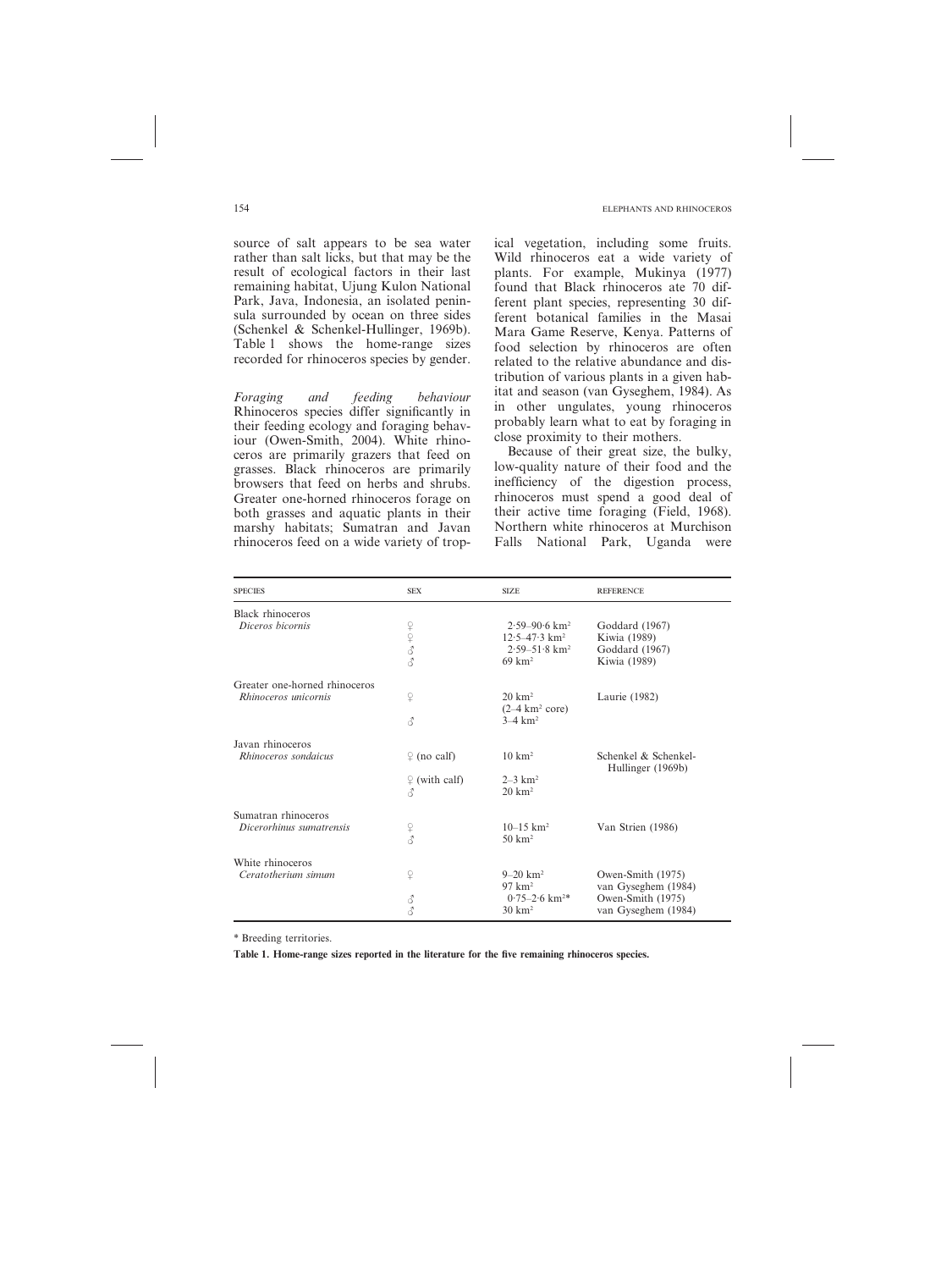observed grazing in groups, spaced apart from each other by one body length (van Gyseghem, 1984). They grazed sporadically throughout the day in between bouts of wallowing, resting and wandering, with a peak grazing period between 1600 and 1900 hours. Interestingly, Black rhinoceros in the Masai Mara Game Reserve, Kenya, also had a peak feeding period between 1400 and 1900 hours (71% of their activity during that period) (Mukinya, 1977). Both species displayed a morning and afternoon feeding peak, but foraging and feeding occurred throughout the day and, the authors believed, throughout the night as well (Mukinya, 1977; van Gyseghem, 1984).

*Courtship and mating behaviour* All rhinoceros species are polygamous and polyandrous, with both  $\partial \mathcal{S}$  and  $\varphi$ seeking multiple mates (Owen-Smith, 2004). Courtship and mating behaviour are similar across species and can occur at nearly any time of day (Goddard, 1967). However, there are some subtle interspecific differences and individuals may differ in their behaviour as well. Rhinoceros courtship can be protracted and aggressive. Male rhinoceros engage in mateguarding behaviour, following the  $\varphi$  until she comes into full oestrus and will tolerate close approach and physical contact with a  $\triangle$  (Estes, 1991; Owen-Smith, 2004). Oestrous  $\mathcal{Q}$  urinate frequently. Bulls test a  $\varphi$ 's reproductive status by tasting her urine, which is then followed by a pronounced curling of the upper lip, known as the Flehmen response (Goddard, 1967; Laurie, 1982). Until she is receptive, a  $\varphi$ rhinoceros may repeatedly drive the  $\delta$ away with mock charges and other defensive behaviours.

Loud whistling by  $\varphi$  Greater onehorned rhinoceros announces reproductive condition and location. This typically occurs 6–10 hours prior to courtship or breeding activity. The whistling attracts bulls that respond with precopulatory behaviour, such as prolonged chases of

1–2 km. Laurie (1982) suggested that such behaviour ensured that the  $\varphi$  ultimately mated with the 'strongest' (i.e. most dominant)  $\delta$  in the vicinity.

During its final stages, bull courtship consists of a complex combination of approaches, followed by dominance and threat displays (e.g. rushing at and jabbing or pushing with the head and/or horn) (Black rhinoceros, Ritchie, 1963; Estes, 1991); however, this is not always the case (Goddard, 1967). Females may become aggressive too, especially during courtship chases in captivity, which may result in scrapes, cuts or deeper wounds (Dutta, 1991).

As a prelude to copulation, the  $\delta$  stands behind the  $\varphi$ , rests his chin on her back and slides his head up her spine (Goddard, 1967; Owen-Smith, 1975). He then uses his neck as a lever to raise his forefeet off the ground and into a copulatory position, with his tail raised and forefeet placed behind the shoulders of the  $\varphi$ . A  $\varphi$ may stand in this position for long periods prior to intromission. In some cases, the  $\frac{1}{2}$  will move off and dislodge him. In the Black rhinoceros, multiple mountings may extend over several hours before actual copulation takes place. Coitus itself can be a prolonged affair, lasting up to an hour or more. In some cases vocalizations occur but in others the activities are completed in relative silence (Goddard, 1967). When mounting is successful, four to five thrusts made in rapid succession indicate ejaculation (Dutta, 1991). In some cases, ejaculations have occurred at the rate of one per minute (Lang, 1975).

Adult  $\Im \Im$  attending oestrous  $\Im \Im$  may become very aggressive towards other  $\delta\delta$ during chance encounters and Kretzschmar *et al.* (2004) found that freeranging territorial  $\delta$  White rhinoceros had higher levels of androgen metabolites in their faeces when accompanying a receptive  $\varphi$  than when alone. Thus, high levels of testicular activity were correlated with the peak of intra-sexual competition and mating; this also occurred during the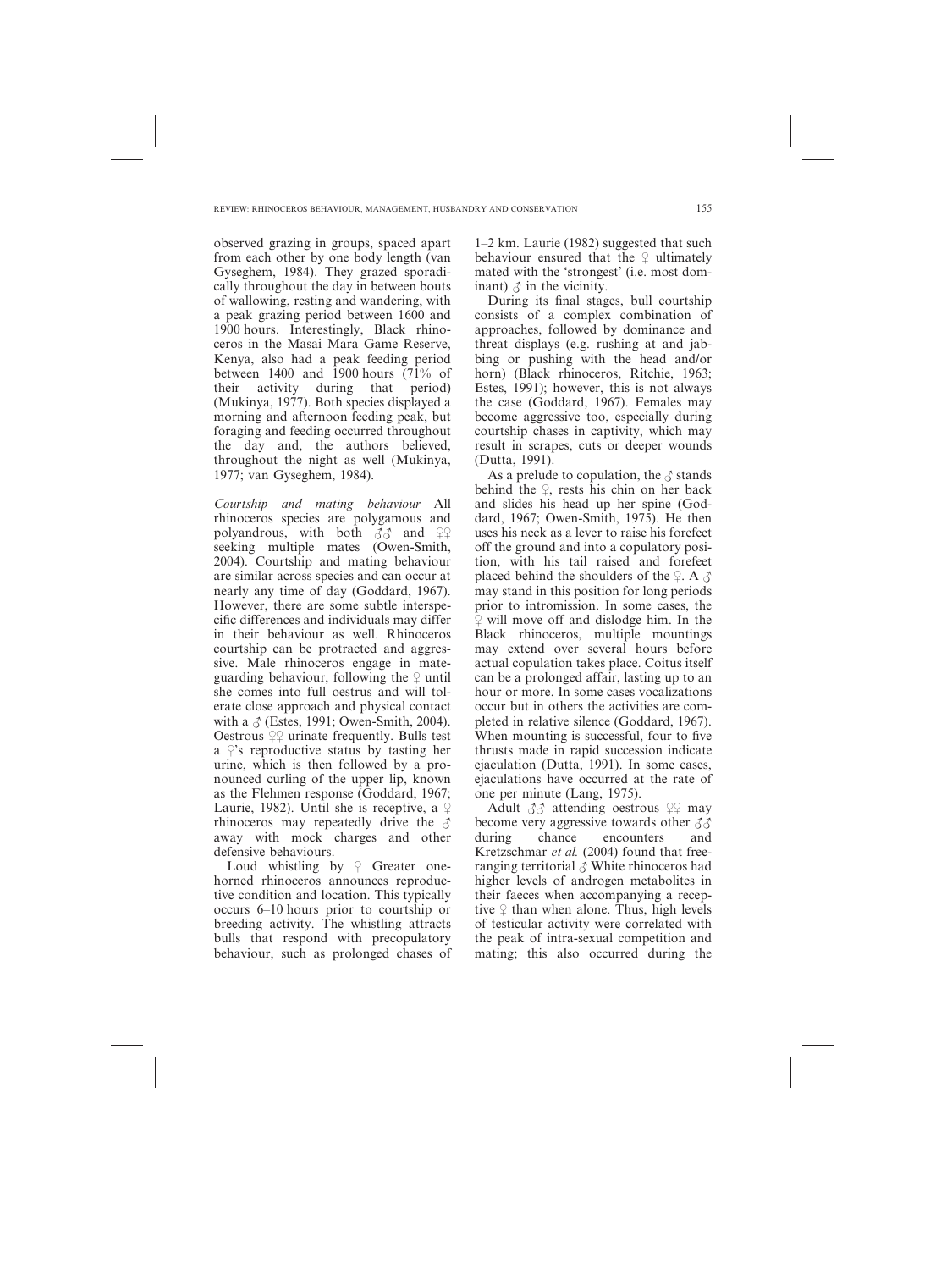rainy season (September–February), suggesting an environmental influence on reproduction. Goddard (1967) described an incident in which three Black rhinoceros bulls fought over access to an oestrous  $\varphi$ . In this species, a  $\varphi$  may mate with several bulls during her 3 day window of peak receptivity (Estes, 1991). In the White rhinoceros, not all confrontations between territorial  $\Im \Im$  result in fighting. When it does occur,  $\partial-\partial$  aggression is highly ritualized, consisting of reciprocal horn against horn staring, vigorous wiping of the horn on the ground and brief clashes of horns in only about a quarter of cases (Owen-Smith, 1975). Among Greater one-horned rhinoceros, adult  $\Im \Im$  are attracted to the vocalizations associated with mating and will approach mating pairs. Subsequent aggressive interactions can become very violent, sometimes resulting in serious wounds or even fatalities (Laurie, 1982; Dutta, 1991). While Greater one-horned rhinoceros  $\Im$ are not territorial, 'strong'  $\Im \Im$  limit access to oestrous  $\varphi \varphi$  by other adult  $\partial \varphi$ . Submissive  $\Im \Im$  may share the home ranges of strong  $\Im \Im$  but do not scent mark (squirturinate) and usually retreat at the approach of a strong  $\Im$ . Among White rhinoceros, dominant  $\Im \Im$  occupy clearly demarcated breeding territories and defend them from other dominant  $\partial \mathcal{L}$ . However, these territories are not exclusive;  $\Im \Im$  share their space with cows, subadults and even with subordinate (or 'subsidiary') -- (Owen-Smith, 1971, 1975). Occasionally, fighting between  $\delta\delta$ may lead to a shift in dominance status. When this occurs, the previous owner may stay in his former territory, as long as he remains submissive and refrains from scent marking (Owen-Smith, 1971, 1975, 2004). Black rhinoceros show considerable variation in mating system, depending on their ecological circumstances: while their behaviour is similar to that of White rhinoceros in wetter habitats, they are apparently not territorial in arid habitats (Klingel & Klingel, 1966;

1982; Kiwia, 1989). Females are sometimes intolerant of mounting even while in heat, suggesting that they may be exercising mate choice. Male physical and behavioural characteristics are thought to influence  $\varphi$  mate selection (Dutta, 1991; Estep & Dewsbury, 1996). Female Greater one-horned rhinoceros will go to great lengths to avoid the advances of undesirable  $\delta \delta$ , either running away or even fighting when cornered. In turn, this may cause the  $\delta\delta$ to become even more aggressive, and the ensuing chases and fights may result in serious injury to  $\mathcal{Q} \mathcal{Q}$  while they are fleeing, or even death if they succumb to wounds inflicted by the  $\delta$  (Laurie, 1982; Dutta, 1991). Dominant  $\delta$  White rhinoceros sequester cows within their territories and consort with them for as long as 2–3 weeks, thus preventing interference by other  $\Im \Im$  (Owen-Smith, 1971). If an oestrous  $\varphi$  attempts to roam outside his territorial boundary, a  $\delta$  will block her path. Little is known about the details of courtship and mating in free-ranging Sumatran and Javan rhinoceros because of the difficulty of observation in dense rainforest. However, observations of Sumatran rhinoceros in captivity suggest that courtship and mating are generally similar across the species.

*Pregnancy, parturition, maternal care and infant development* Female rhinoceros exhibit several behavioural and physical signs of pregnancy and parturition (Fouraker & Wagener, 1996). For example, the udder and vulva may become noticeably swollen 30 days prior to birth and the abdomen may appear distended (Gowda, 1969; Buechner & Mackler, 1976). Milk production begins at this time and is accompanied by waxy plugs on the teats. The size of the udder may increase dramatically within 48 hours of delivery. The  $\mathcal{L}'$ 's appetite may also decrease, the vulva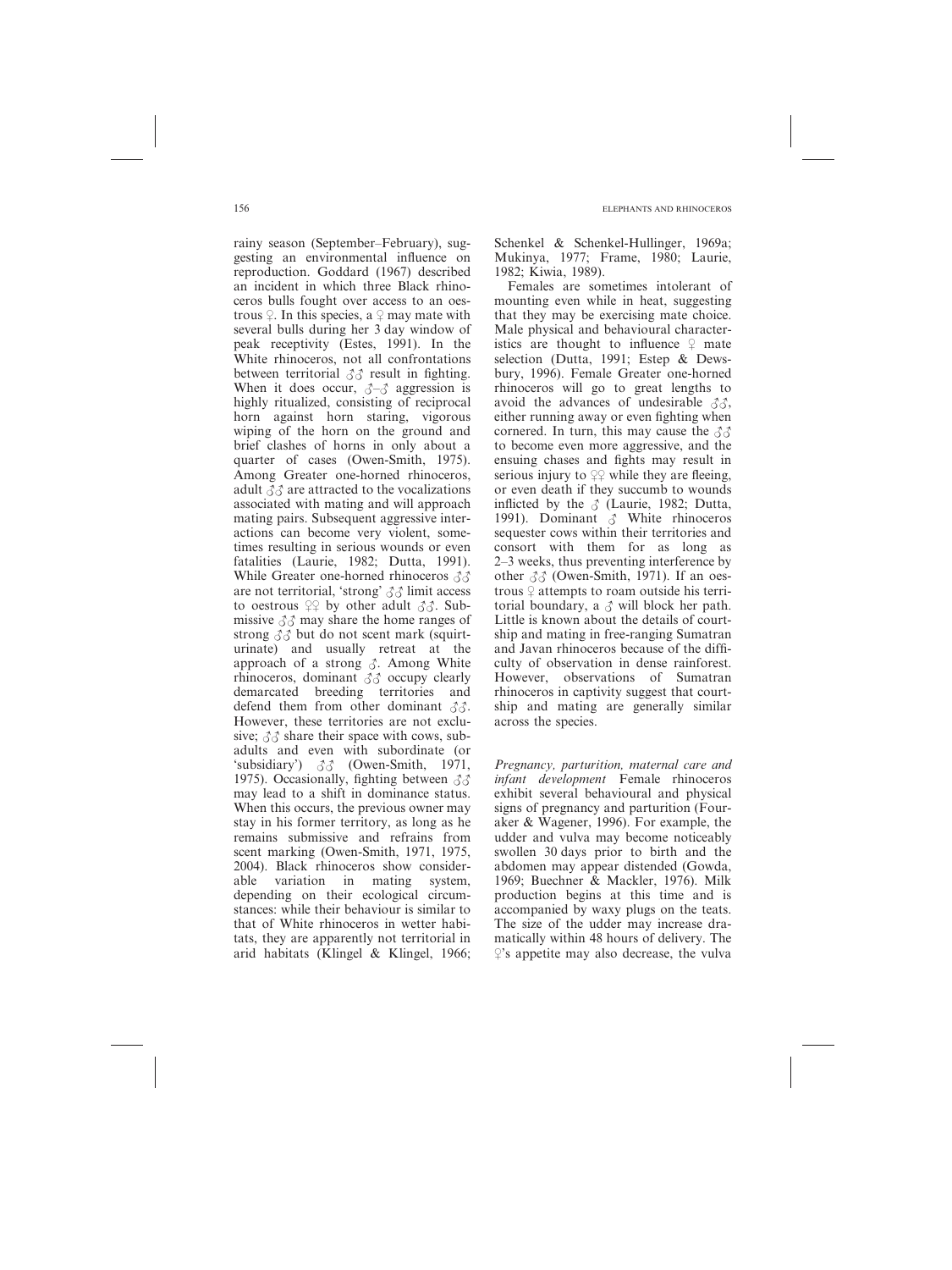may dilate, and a mucous plug forms. In addition, as the time of birth approaches, the  $\varphi$  may become more restless, alternately standing and lying. Free-ranging pre-parturient  $\mathcal{Q} \mathcal{Q}$  generally seek seclusion in dense vegetation or in areas where few other rhinoceros travel prior to giving birth (Owen-Smith, 2004). At this time, and for a period of time post partum,  $\varphi$ may become more irritable and aggressive towards other rhinoceros; this occurs both in nature and in captivity (Dittrich, 1967; Gowda, 1969; Buechner & Mackler, 1976; Laurie, 1982; Estes, 1991). Pre-partum social isolation is common among social ungulates and may have many functions, including reducing the risk of predation, allowing the  $\varphi$  and her infant to bond without interference, preventing chance 'kidnappings' and protecting the infant from injuries that might occur as the result of interactions with older, potentially aggressive conspecifics (Hutchins, 1984). Greater one-horned rhinoceros  $\Im$ have been known to attack calves in captivity (Dutta, 1991). In addition to these behavioural clues, pregnancy can also be detected by measuring  $\varphi$  hormonal changes (e.g. Southern white rhinoceros: Patton *et al.,* 1999). Dates of impending parturition can be predicted based on observed matings and known gestation lengths for the species in question (Hutchins *et al.,* 1996).

A single calf is typical among all rhinoceros species (Owen-Smith, 2004). Observations of births are rare, except in captivity. Frame (1971) reported on the birth of a free-ranging Black rhinoceros. The mother stood during birth and the calf emerged within 10 minutes of first becoming visible. The mother removed the amniotic sac by licking and the calf first stood within 10 minutes post partum. During a Greater one-horned rhinoceros birth at the Smithsonian National Zoological Park, Washington, DC, the pregnant  $\varphi$  paced back and forth within her enclosure (Buechner & Mackler, 1976). Her udder and vulva were enlarged and red. At 0840 hours, an amber coloured fluid emerged from the birth canal, probably signalling the rupture of the amniotic sac. Four-hours later, the  $\varphi$  was lying on her side, breathing heavily and appeared to be straining. Forty-minutes later, the calf's forefeet and foetal membranes were seen protruding from the birth canal. The  $\varphi$  alternately lay down, then rose to her feet and walked slowly during labour. At 1355 hours, complete parturition occurred with the  $\varphi$  standing. As soon as the calf was on the ground, the  $\varphi$  pivoted around and touched the calf with her nose, licked it and exhibited the Flehmen response. She expelled the afterbirth about 2 hours post partum and subsequently consumed it, a common behaviour among ungulates (Hutchins *et al.,* 1996). Similar descriptions, albeit with some individual variation, are recorded in the literature (Dittrich, 1967; Bhatia & Desai, 1975; Dutta, 1991).

Among free-ranging Greater onehorned rhinoceros, calves under 2 months of age may be left lying alone while the mother moves up to 800 m away to forage on vegetation. However, after this time, they rarely wander more than a few meters away from their mothers (Laurie, 1982). Black rhinoceros newborns may remain hidden for the first week after birth but once their legs have strengthened, typically remain in close vicinity of their mothers (Goodard, 1967; Schenkel & Schenkel-Hullinger, 1969a; Mukinya, 1977; Frame, 1980; Kiwai, 1989). When separated temporarily, mother–infant pairs maintain contact through vocalizations, the mothers calling with pants and the infants responding with high-pitched squeals. However, this behaviour may be variable, depending on ecological circumstances. Berger (1993) documented the temporary separation of Black rhinoceros mothers and calves under 6 months old in two populations in Namibia. In these cases, mothers moved as far as 19 km from their young when travelling to water. The author speculated that the probability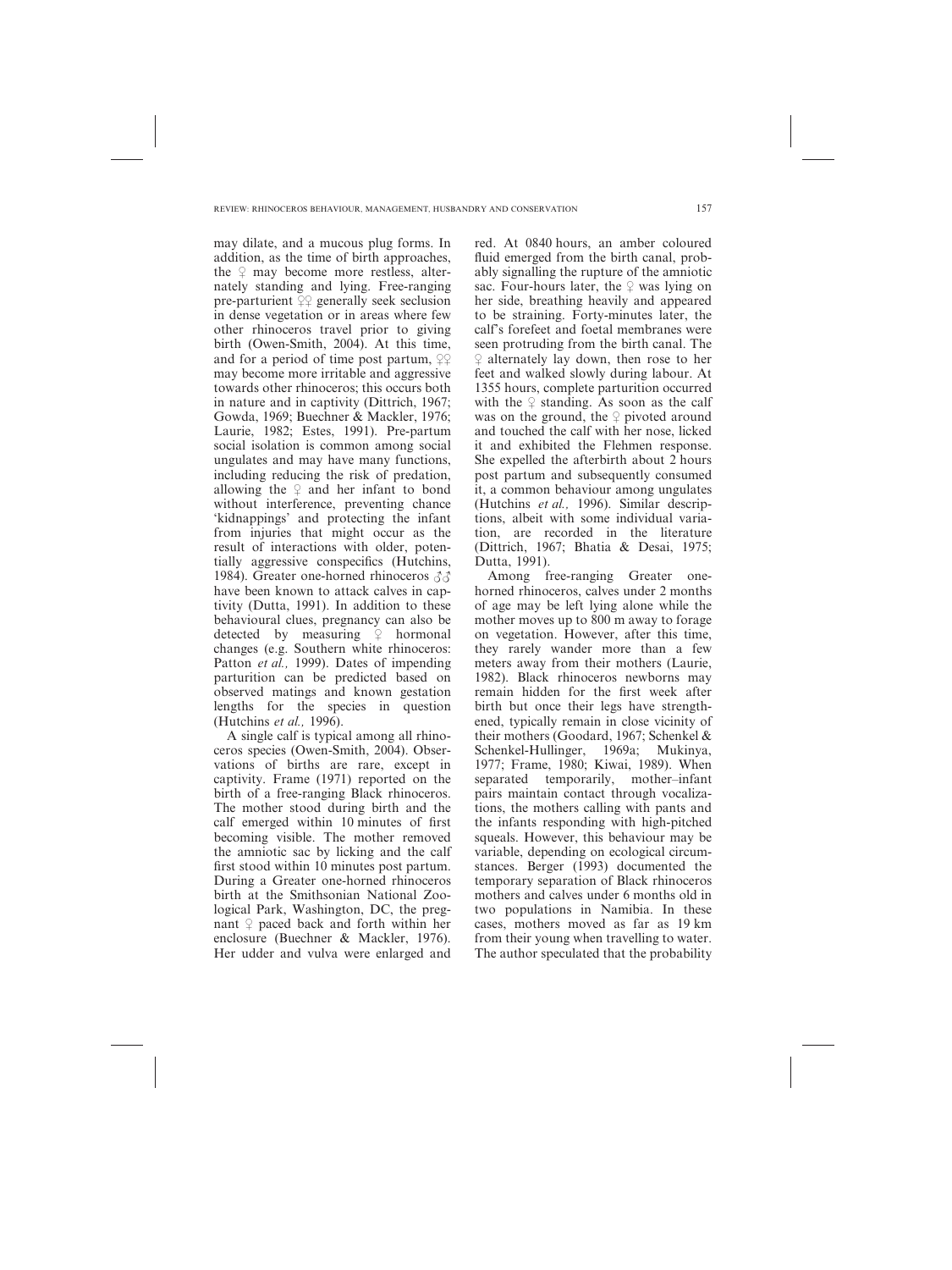of a calf–predator encounter might be higher at watering places; thus, the chances of predation may be lower when the calf stays in one place where it would be less vulnerable. Small calves and subadults up to 3 years of age are at risk from predation by Lions *Panthera leo* and Spotted hyenas *Crocuta crocuta* (God-

dard, 1967; Kruuk, 1972). Female rhinoceros are protective of their young and behave aggressively towards predators and conspecifics that approach too closely (Dutta, 1991).

Infant rhinoceros typically stand for the first time from 30 minutes to an hour post partum (Bhatia & Desai, 1975). Calves search for their mother's nipples as soon as they can walk; first nursing typically begins within 1–2 hours after the calf is on its feet (Fouraker & Wagener, 1996). Few data exist on the frequency and duration of nursing by rhinoceros calves and particularly on changes in nursing frequency and duration over time. For example, Laurie (1982) reported that free-ranging Greater one-horned rhinoceros calves suckled 'frequently' until 1 year of age but started to feed on grass, herbs and creepers at 2–3 months. Second-year calves suckled less frequently and calves older than 18 months rarely suckled. Dutta (1991) reported that Greater onehorned rhinoceros calves suckled 'every half hour or so' and that this typically continues until the calf is 2 years old or the mother conceives again. What little detailed data do exist on nursing frequency and duration are primarily from studies in captivity. Gowda (1969) recorded suckling durations over 3 days (days 3–5 post partum) in a Greater onehorned rhinoceros calf born at Mysore Zoo, India. He observed 19 suckling bouts lasting 2–10 minutes (mean 5·32 minutes per bout).

Greater one-horned rhinoceros calves remained with their mothers until about a week before the next calf was born (Laurie, 1982). Cows became aggressive towards their older calves only during the week prior to parturition; before that, they simply snorted at the calf when it tried to approach or threatened it with a tusk display. Some sub-adults attempted to remain in contact with their mothers and younger siblings post partum and, in those cases, termination of the relationship was gradual. In others, however, separation was immediate (Dutta, 1991). Generally, however,  $\beta$  and  $\beta$  Greater onehorned rhinoceros calves left their mothers at a mean age of 39·4 and 34·1 months, respectively (Laurie, 1982). One 4 year old  $\delta$  rejoined his mother after the loss of the new calf. Observations of single adult  $\varphi$  and sub-adult  $\varphi$  travelling together may have also been examples of mothers with their 4 or 5 year-old calves (Laurie, 1982). Retention of older offspring after reproductive failure or loss of young-of-the-year has been reported in numerous other ungulate species (Hutchins, 1984). Suckling may even occur but may be non-nutritive, as it has been confirmed that some suckling  $\mathcal{Q} \mathcal{Q}$  are not producing milk. In such cases, the advantages accrued to offspring may include sharing in their mother's dominance status and knowledge of the location of critical resources.

*Anti-predator and alarm behaviour* Freeranging adult rhinoceros show a variety of behaviours in response to the approach of their only significant natural enemies: humans. While Lions may also pose a threat to adult African rhinoceros, proven cases are rare (Goddard, 1967). Reactions of rhinoceros to humans vary, depending on the sensory system involved. According to Schenkel & Schenkel-Hullinger (1969a), Black rhinoceros had the most intense alarm response when exposed only to the scent of humans. In such cases, rhinoceros often fled at great speed up to several hundred meters before stopping. Flight responses can also be elicited by the warning cries of Oxpeckers *Buphagus* sp, birds that are frequently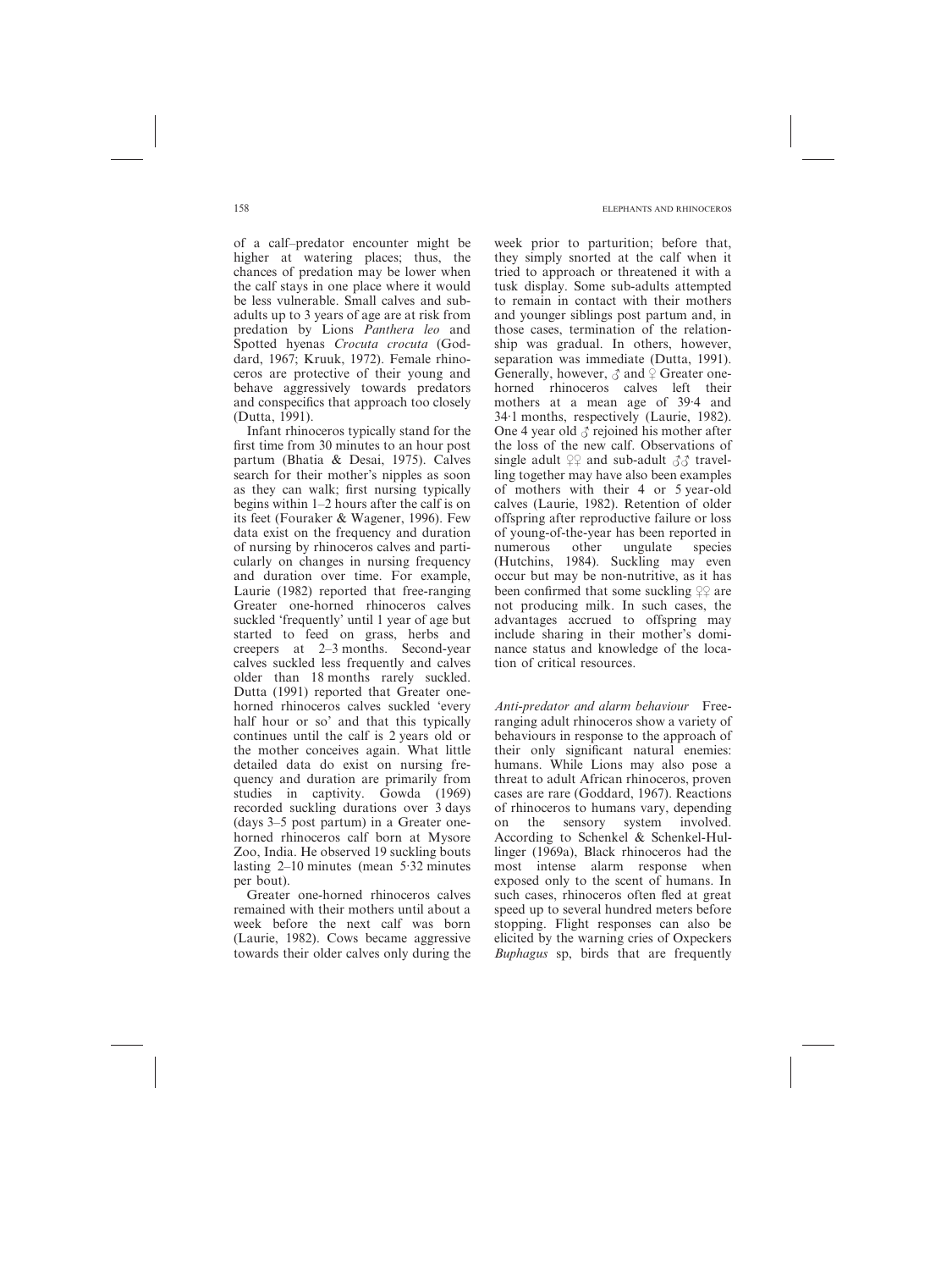associated with Black rhinoceros. The degree of alarm appears to be lessened when the animals are able to locate the source of the stimulus either visually or acoustically. If the distance between rhinoceros and humans is not less than 30–40 m, then acoustic stimuli alone do not elicit a fear response. Rhinoceros vision is comparatively poor but the animals can detect a moving person as far as 60 m away. The animals' ability to detect humans by sight alone is limited when humans remain motionless. Reactions of Black rhinoceros to humans in vehicles are varied and can range from a complete lack of response to flight and/or attack. In addition, there is great individual variation in such behaviour. It has been suggested that young rhinoceros learn how to react to humans while observing the reactions of their mothers (Schenkel & Schenkel-Hullinger, 1969a).

Forest dwelling and mostly solitary Sumatran rhinoceros are reportedly very sensitive to any kind of human disturbance (Van Strien, 1986). Upon detecting the presence of humans, Sumatran rhinoceros will run for long distances through the densest and thorniest undergrowth and often abandon areas with a high degree of disturbance. Rhinoceros habitat is lost through clear cutting from forest logging operations or to conversion of land for agriculture. In addition, hunters and settlers may subsequently occupy these areas. Javan rhinoceros exhibit a variety of responses towards humans, ranging from silent alertness to immediate escape (Schenkel & Schenkel-Hullinger, 1969b). They, like Greater one-horned rhinoceros, have also been known to attack humans that have approached too closely, inflicting wounds by biting with the incisors on the lower jaw; bites are delivered with an upward thrust of the head (Schenkel & Schenkel-Hullinger, 1969b; Dutta, 1991).

# IMPLICATIONS FOR ANIMAL MANAGEMENT AND HUSBANDRY IN **CAPTIVITY**

*Group size and composition* Rhinoceros behaviour has many implications for zoo exhibit design. The social organization of the species in question, as well as the number, age and sex of animals in the collection, dictate the size of the enclosure required. The less social a species is, the fewer the number of adult animals that can be kept together. In addition, housing these animals together is not recommended given the competitive nature of bulls. Fouraker & Wagener (1996) listed possibilities for rhinoceros social groupings in captivity based on social biology. Keeping adult  $\delta$  Greater one-horned, Black and White rhinoceros together was not recommended. However, the authors also indicated that  $\delta$  White rhinoceros could be kept together in rare cases but only in extremely large exhibits, such as game parks or ranches. Furthermore, given their relatively gregarious nature, keeping adult  $\varphi$  White rhinoceros in groups was not only possible but also desirable (Fouraker & Wagener, 1996). In contrast, keeping Greater one-horned and Black rhinoceros  $\varphi$  together was recommended only in very large enclosures. Fouraker & Wagener (1996, p. 12) also noted that 'numerous variables affect the probability of success with any captive social group, including the animals' dispositions and available holding space.'.

In most cases sub-adult rhinoceros can be kept with their mothers until they reach puberty. Short periods of separation should begin when a calf is quite young to stimulate the mother to breed again. As in nature, aggressive behaviour by the mother towards an older calf may escalate at the birth of a new calf. Zoos can simulate normal dispersal by separating mothers and older calves at this time (Fouraker & Wagener, 1996). If the calf is  $\varphi$  efforts should be made to extend the mother–offspring relationship or re-estab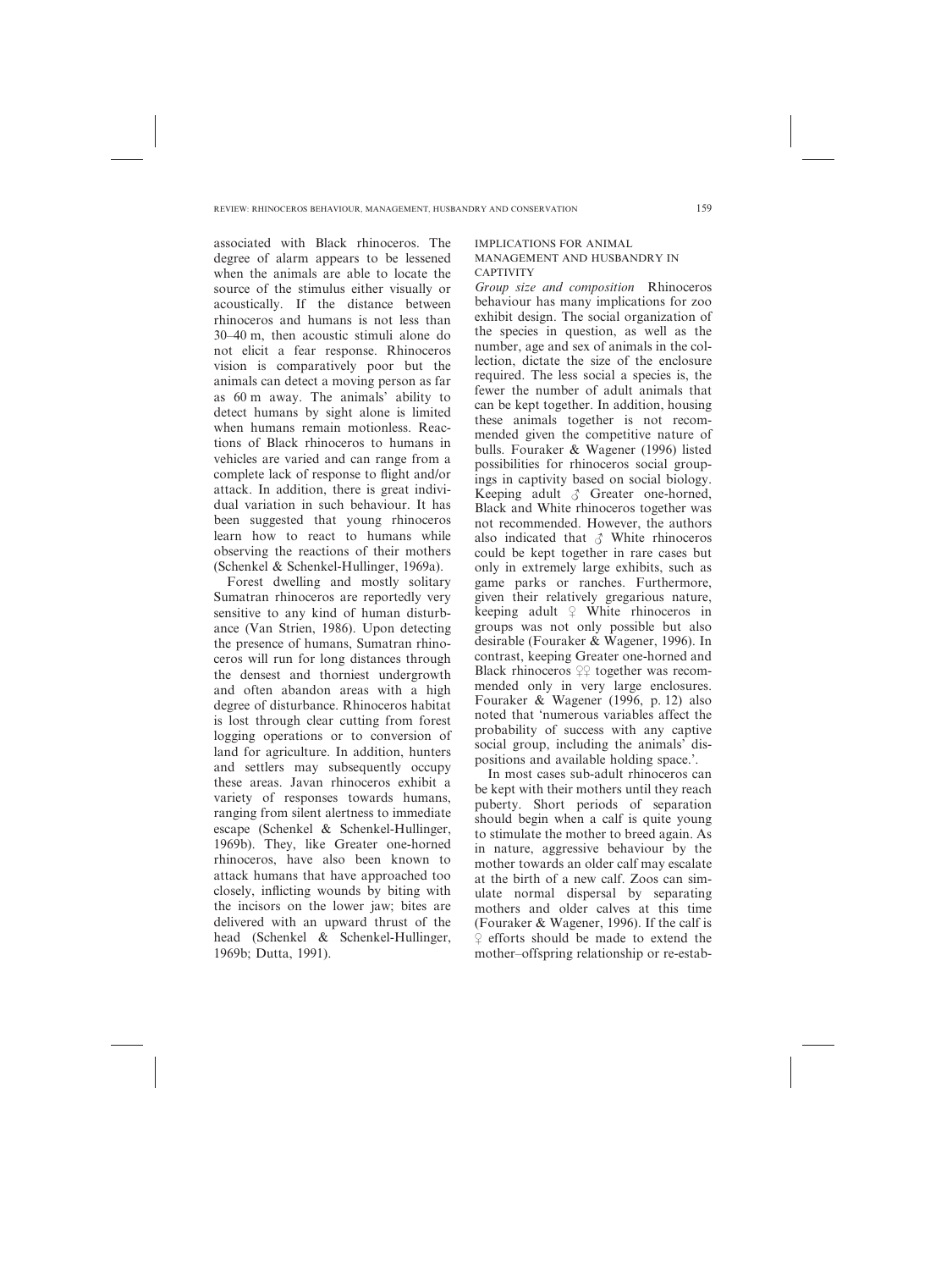lish a relationship after a birth and bonding period.

*Enclosure design and environmental enrichment* There are several factors that result in the variability in size of rhinoceros home ranges in nature (Table 1). The primary factors are the abundance and availability of food, water and minerals. Few zoos, if any, can recreate even the smallest home range but that does not free zoos from providing facilities that meet the spatial and behavioural needs of rhinoceros species in captivity. Climate is a factor that is a great challenge for zoos that experience long, cold winters, because rhinoceros will be held indoors for extended periods of time. In cold climates, it is strongly recommended that rhinoceros be allowed outdoors as often as safely possible even if it is for short periods of time.

Fouraker & Wagener (1996) provided specific recommendations for the size of indoor and outdoor housing, including holding areas, breeding and communal areas, and exhibit-only enclosures for rhinoceros. Minimum outdoor exhibit areas per rhinoceros ranged from 771 m<sup>2</sup> for Black rhinoceros to 929 m<sup>2</sup> for White and Greater one-horned rhinoceros. The figures for communal and breeding areas ranged from  $2322 \text{ m}^2$  to  $2787 \text{ m}^2$ . Recommended indoor holding areas ranged from 18  $m<sup>2</sup>$  for Black rhinoceros to 30  $m<sup>2</sup>$ for White and Greater one-horned rhinoceros. Outdoor individual holding yard recommendations are  $204 \text{ m}^2$  for Black and 215 m2 for White and Greater onehorned rhinoceros. The authors also recommended the minimum enclosure sizes for Black rhinoceros for Sumatran and Javan rhinoceros enclosures. These guidelines were the product of workshops organized by the American Zoo and Aquarium Association (AZA) Rhino Taxon Advisory Group (TAG) and took into consideration the experience of managers of rhinoceros in captivity and available scientific literature. However, the compilers acknowledge deficiencies in our knowledge about the needs of rhinoceros in captivity. Obviously, these sizes are much smaller than the smallest recorded home ranges for free-ranging rhinoceros. Further studies are needed to ascertain the amount and quality of space required to maintain physical and psychological health of rhinoceros in captivity. In addition, it is important that zoos develop specific measures to gauge their success. For example, Carlstead & Brown (2005) found that stress levels (as measured by faecal corticoids) were highest in rhinoceros maintained in enclosures that allowed visitor viewing around a greater portion of their perimeters. This suggests that the presence of humans is potentially stressful for rhinoceros in captivity, especially when there is no opportunity to hide or escape.

For the well-being of rhinoceros species, it is extremely important that enclosure design replicates as many features of the natural habitat as possible. This also allows zoo visitors to observe typical rhinoceros behaviour similar to what they might see in a range country, thus fostering appreciation and a conservation concern for the species. The efforts of zoo biologists to provide stimulating and appropriate environments for animals in captivity have evolved into the relatively new science of environmental enrichment. Shepherdson (1998, p. 1) defines environmental enrichment as '... an animal husbandry principle that seeks to enhance the quality of captive animal care by identifying and providing the environmental stimuli necessary for optimal psychological and physical wellbeing. In practice, this covers a multitude of innovative, imaginative and ingenious techniques, devices and practices aimed at keeping captive animals occupied, increasing the range and diversity of behavioral opportunities, and providing more stimulating and responsive environments.'.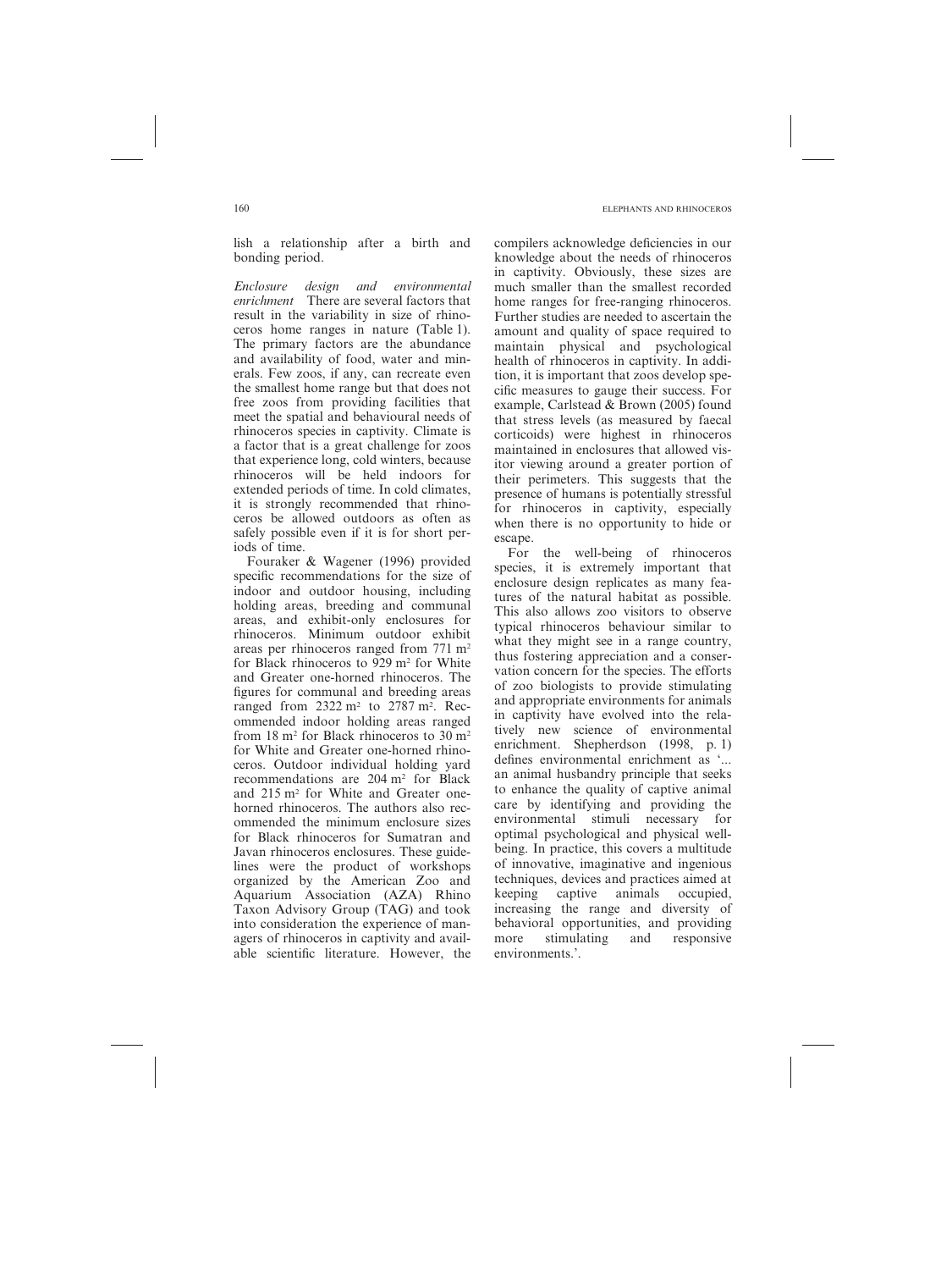Environmental enrichment is an animal-husbandry principle that enhances the quality of animal care by identifying and providing the environmental stimuli necessary for optimal psychological and physiological well-being (Shepherdson, 1999). It includes physical elements of an enclosure that improve the quality of the space allowed for the animal. Using rhinoceros behaviour in the wild as a guide, it seems logical to provide rhinoceros in captivity with wallows, pools, sand pits, rubbing posts and other items that provide opportunities to perform activities the animals seem to 'enjoy' in the wild (as opposed to evading or defending against predators). Forthman (1998) offered some basic principles for providing rhinoceros in captivity with an appropriate and enriching environment. Her recommendations included providing the animals with species-appropriate climate and vegetation density; large exhibits with varied substrates and terrain and long views to minimize startle responses that might occur at the sudden appearance of people; non-contact training to facilitate restraint, transport, veterinary care and other managementrelated behaviours. She further suggested enhancing olfactory stimulation by leaving some dung piles intact and by applying novel scents within the enclosure and enhancing tactile stimulation by providing rubbing/scratching surfaces at various heights and wet and dry wallows. To reduce negative stress (distress), she recommended minimizing auditory stimulation, both indoors and outdoors. In addition, she suggested that bulk food, such as fresh browse, fruits, aquatic plants and grasses, be dispersed widely and unpredictably throughout the enclosure to stimulate the animals to exercise and explore. Lastly, she recommended that rhinoceros in captivity have an opportunity to choose between social or solitary settings. When individual animals exert some measure of control over their environments, it can greatly reduce their stress levels (Shepherdson, 1998). Visual barriers within an enclosure, such as rockwork or vegetation, can provide animals with a sense of social isolation, thus also contributing to their perception of 'control'.

Environmental-enrichment programmes need to do more than simply provide objects to manipulate. There needs to be a scientific component, which involves monitoring the use of enrichment items and activities; what is used by one rhinoceros may not be used by others. Animals may lose interest in certain items over time or show a preference for them at certain times of the day. Alternatives, such as rotation of items and living space, may re-stimulate activity. Thus, it is important to record data such as the time and date enrichment items are presented, degree of use, and when and how an item is used.

*Activity patterns* Ideally, the activity patterns of animals in captivity should resemble those of their wild counterparts, as this could provide evidence that the behavioural needs of the animals are being met. O'Connor (1986) examined the activity cycles of a herd of 14 Southern white rhinoceros at Whipsnade Wild Animal Park, UK, with the duel goal of comparing them to free-ranging rhinoceros and encouraging more natural behaviour. The author found that the animals exhibited three peaks of activity: early morning (0200–0500 hours), midmorning (0800–1100 hours) and evening (1600–2100 hours). Over a 24 hour period, rhinoceros spent 49% of their time feeding,  $43.5\%$  resting and  $7.5\%$  engaged in other behaviours. As in nature, rhinoceros in captivity became inactive during the hottest part of the day. In general, the activity patterns of White rhinoceros in captivity were remarkably similar to those observed in free-ranging animals by Owen-Smith (1973). It was suggested that there are numerous important factors required to stimulate natural activity cycles in captive environments. The size of the enclosure was considered to be the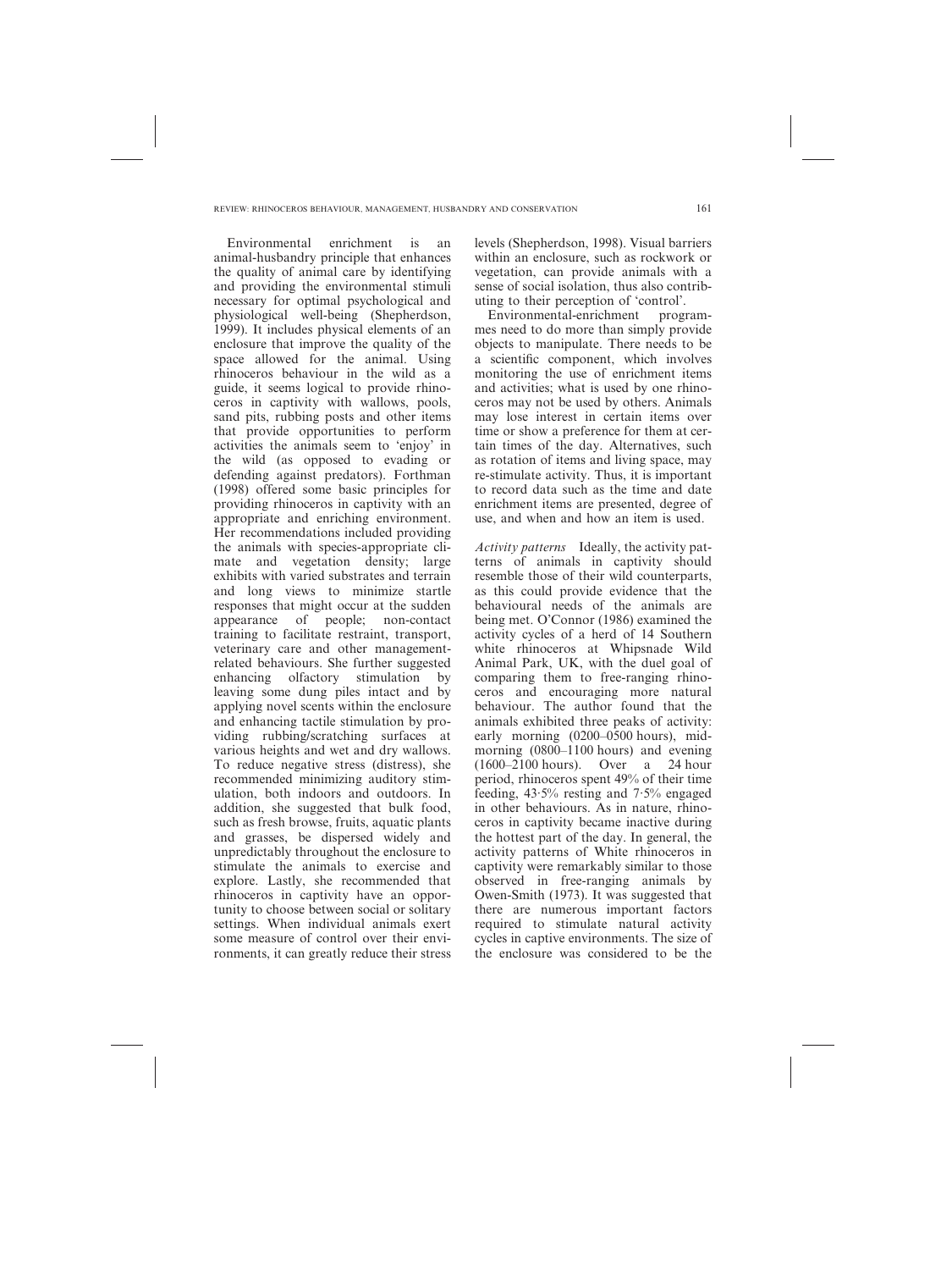most significant factor, especially if it influenced the amount of food available to grazing animals, such as White rhinoceros. Climate and the provision of adequate numbers of wallows, rubbing posts and shaded resting places, were also considered important.

*Introductions* Owing to the aggressive nature of adult rhinoceros, great care must be taken when introducing animals into new social situations. Based on the collective experience of rhinoceros managers, Fouraker & Wagener (1996) offered guidelines for introductions of Black, White and Great Indian rhinoceros. Zoos have maintained few Javan and Sumatran rhinoceros so these species are not addressed by the guidelines. The guidelines consider the sociality of the species and the type of introduction, such as  $\beta$  to  $\Omega$  or vice versa for breeding purposes,  $\Omega$ with new calf to a  $\zeta$ - $\frac{1}{\zeta}$  group and/or new  $\delta$  to a  $\varphi$  group. Species-typical social behaviour may affect whether or not aggression will occur during an introduction. Rhinoceros managers have observed five levels of aggression during introductions. These range from rhinoceros charging each other but making no physical contact to aggression and pursuit resulting in one or both rhinoceros sustaining subcutaneous wounds or arterial blood flow. Therefore, monitoring behaviour pre-introduction, during introduction and post-introduction is critical for determining if intervention is necessary.

The guidelines identify five general steps to rhinoceros introduction. First, animals should have olfactory and auditory contact with each other prior to introduction. The next step is providing the animals with visual contact. They should be moved close to each other but separated by physical barriers. Actual physical introduction should occur in the largest enclosure available and should be carried out with full consideration of species-specific guidelines, including social behaviour and aggression levels. Finally, it may be necessary to separate rhinoceros for brief periods until aggression levels decrease.

Aggression should not be the only behaviour monitored during and after an introduction. Persistent abnormal behaviours and other indicators of elevated stress (such as high faecal cortisol levels) may be detrimental to the well-being of the animals and lead to diminished health or reproduction (Carlstead & Brown, 2005). This can occur not only in the newly introduced animal but also in the rhinoceros to which it is being introduced or to other members of the established group. There may be cases where certain individuals are simply not compatible. If this occurs in a breeding situation, artificial insemination provides an alternative solution. The guidelines recommend that rhinoceros exhibiting stress-related behaviours for more than 2–3 hours should return to the previous step in the introduction process.

*Reproduction* Because rhinoceros are potentially aggressive during courtship and mating, mate compatibility is a major issue affecting captive-breeding success (Smith & Read, 1992). In nature,  $\varphi$  can avoid overly aggressive  $\Im \Im$ ; however, in spatially restricted captive environments, this may not always be possible. Forced proximity of large, potentially aggressive animals can exacerbate fighting and increase the probability of serious injury or even death. Adult rhinoceros should be monitored carefully during courtship and mating. Carlstead, Mellen & Kleiman (1999), using rapid behavioural-assessment techniques, found a correlation between breeding success and the temperament of  $\Im \Im$ . Males that scored high on dominant behaviours were less likely to reproduce successfully, whereas  $\varphi$  that scored high on dominant behaviours relative to their mates tended to be more successful breeders. These findings suggest that reproductive success may be dependent on pairing assertive  $\varphi \varphi$  with  $\varphi \varphi$ that are 'submissive, adaptable and inter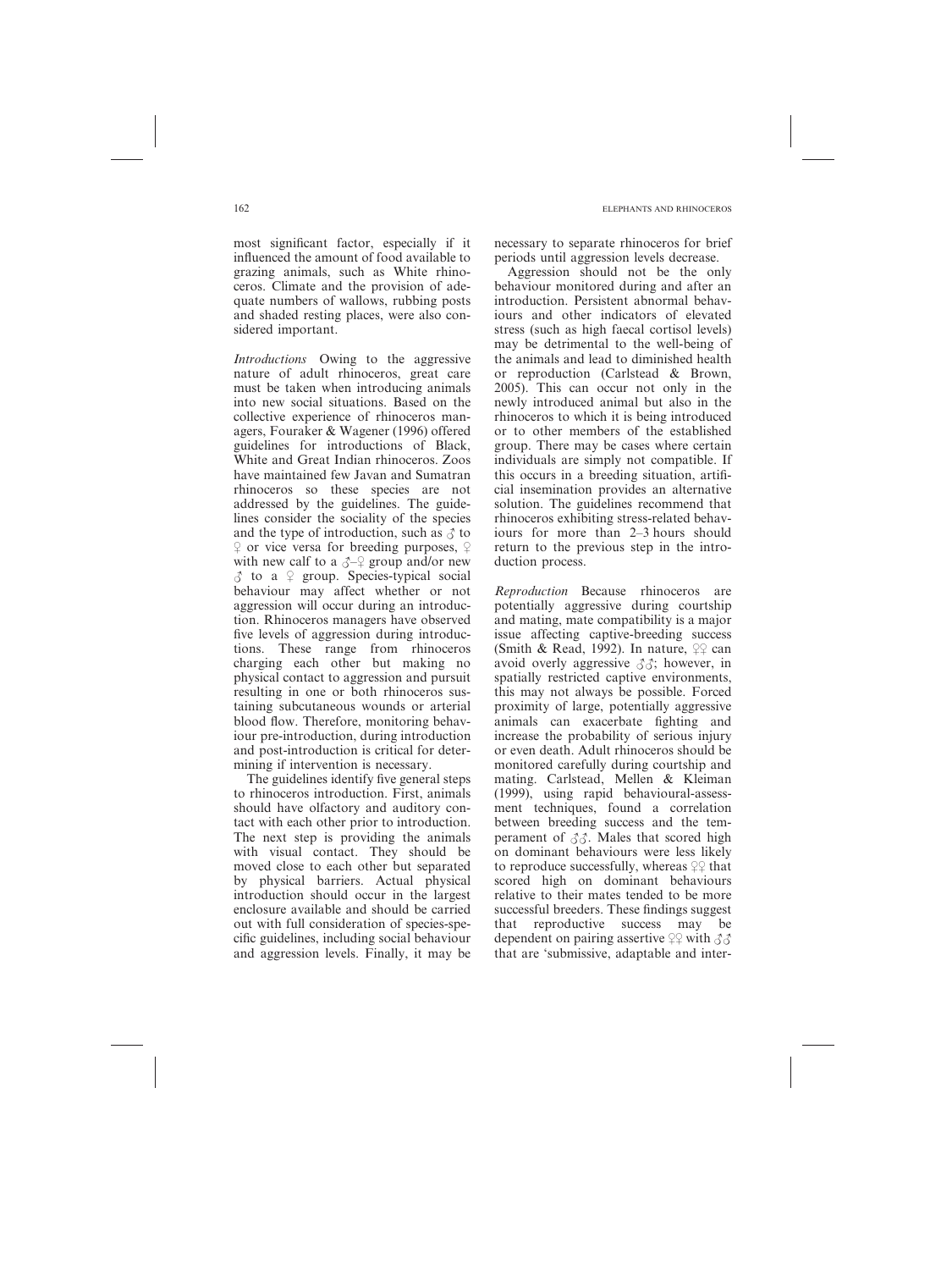active'. Furthermore, this illustrates the importance of understanding individual differences in personality for achieving reproductive success.

When aggression becomes too intense, it may be necessary to separate pairs before they can cause serious damage. On the other hand, overly cautious managers who do not recognize that aggression is a normal part of rhinoceros courtship may be more likely to separate a pair prematurely, thus interfering with successful reproduction. Crandall (1964) and Smith & Read (1992) speculated that this has been a major cause of poor reproductive performance by rhinoceros in captivity.

New technologies that allow the monitoring of  $\varphi$  reproductive cycles have also been useful for determining precisely when  $\Im \Im$  and  $\Im \Im$  should be put together. For example, Roth *et al.* (2001) described the use of ultrasonography and hormonal analysis to monitor ovarian activity in  $\varphi$ Sumatran rhinoceros. Aggression between  $\Im \Im$  and non-oestrous  $\Im \Im$  has been a barrier to successful captive reproduction in this species (Khan *et al.,* 1999). Because do not exhibit overt behavioural changes during oestrus, it has proven difficult to determine the optimal time for introduction. In addition, unlike other Rhinocerotidae, the Sumatran rhinoceros appears to be an induced ovulator; the stimulus for ovulation is associated with mating activity (mounting and attempted copulation) (Roth *et al.,* 2001). By closely monitoring the  $\varphi$ 's reproductive cycle and placing a pair together during her peak oestrus, a captive-bred calf was born in 2001 at Cincinnati Zoo, Ohio, USA. This was the first calf bred in captivity since 1889 (Kahn & Van Strien, 2001). Carlstead & Brown (2005) found that captive Black rhinoceros pairs that were kept separated until the  $\varphi$  was in peak oestrus exhibited less variation in faecal corticoid levels. This is significant because higher variability in corticoid excretion was correlated with higher rates of fighting and mortality.

Another potentially important factor influencing successful reproduction is the presence or absence of adult conspecifics. For example, mate novelty, the 'Coolidge Effect', is known to heighten  $\beta$  libido in some mammalian species (see Dewsbury, 1981), so that presenting  $\delta$  rhinoceros with several potential mates, rather than just one, may prove to be advantageous. The presence or absence of other adult  $\Im \Im$ can also affect  $\mathcal J$  sexual response (Estep & Dewsbury, 1996). While adult  $\delta$  rhinoceros typically cannot be held together in the same enclosure, some believe that the visual or olfactory presence of other  $\Im$ and competitive interactions among them may heighten libido and, thus, help increase the chances of successful mating (Fraser, 1968). In the absence of such competition  $\Im \Im$  may become lethargic and their interest in sexual activity may wane. This would argue for having adult  $\delta\delta$  in adjacent enclosures, where they can see, smell and hear their rivals but where they are prevented from potentially dangerous fighting. Conversely, the mere presence of dominant  $\Im \Im$  and  $\Im \Im$  also may suppress sexual behaviour in subordinates, as has been shown for other mammals (e.g. Stumptail macaques *Macaca arctoides,* Estep *et al.,* 1988; elephants, Freeman *et al.,* 2004). Changes in environment are also known to reinstate declining sexual behaviour in some species (e.g. domestic cattle, Hale & Almquist, 1960), while in others it can induce fear and stress responses that may interfere with normal sexual behaviour, at least temporarily (Hediger, 1965; Fraser, 1968). Further research is needed to assess the degree to which rhinoceros sexual behaviour may be affected by social and environmental factors. By manipulating the social and physical environment, managers may someday be able to influence the probability of successful reproduction (Estep & Dewsbury, 1996).

*Hand-rearing and separation of mothers and offspring* Normative data on early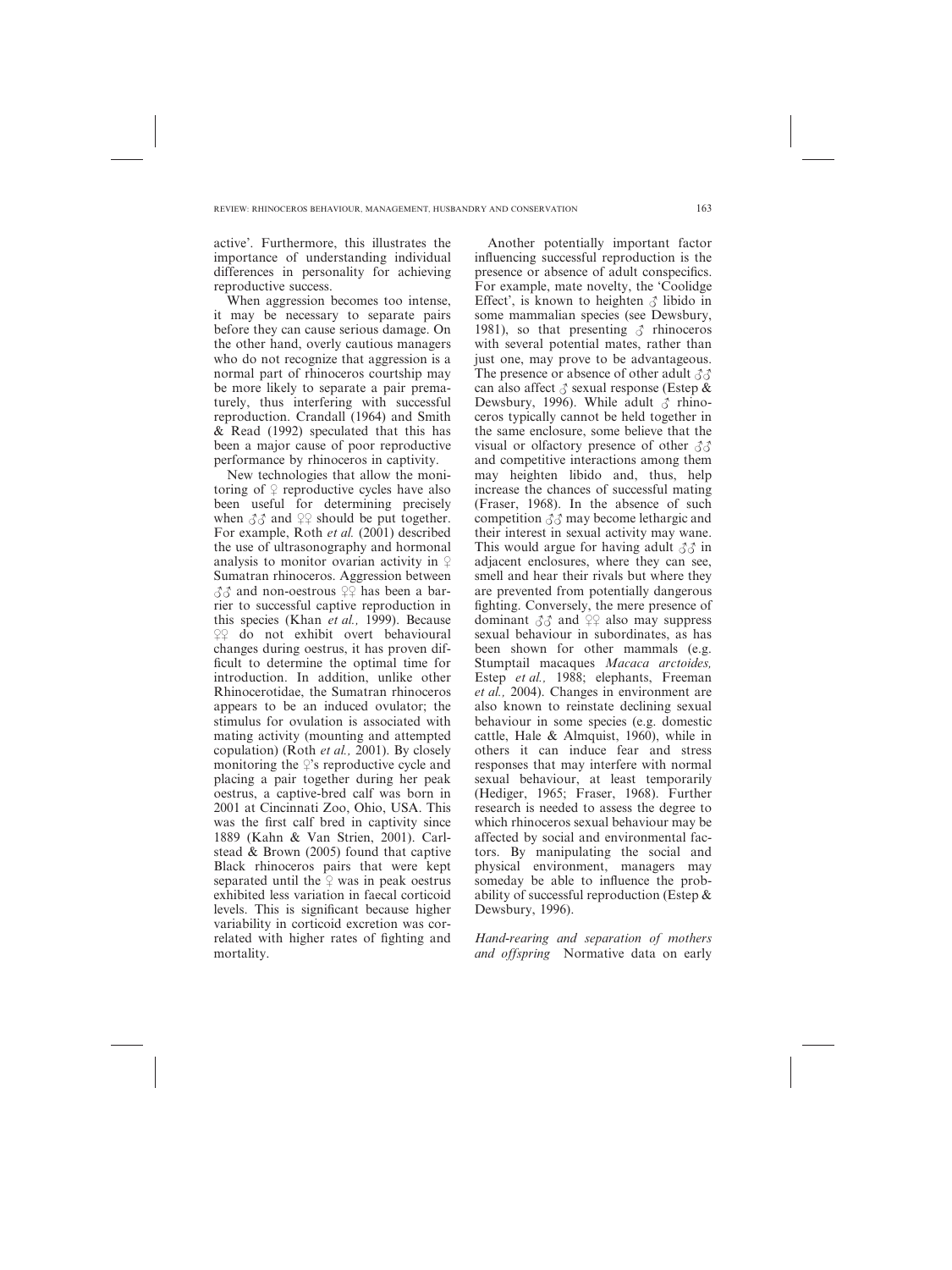mother–infant behaviour and behavioural development in rhinoceros calves can be useful in determining if veterinary or other intervention is necessary to ensure calf survival (Hutchins *et al.,* 1996). For example, Greed (1967) reported that an infant Black rhinoceros had not suckled for the first time 26 hours post partum. Based on previous experience, this was considered too long; keepers subsequently milked the mother in an attempt to provide supplemental nutrition to the calf.

Hand-rearing may be necessary in those instances in which mammalian mothers are not exhibiting appropriate maternal care towards their offspring (Read & Meier, 1996). A detailed knowledge of what constitutes appropriate care can assist zoo managers in deciding when to intervene. Hagenbeck (1969) described the artificial rearing of a Greater one-horned rhinoceros calf that was rejected by its mother. Such intervention may also be necessary in free-ranging animals when management activities interfere with the mother–infant bond. For example, Wallach (1969) described a White rhinoceros and her calf that were chemically immobilized for tagging and translocation. The calf subsequently failed to rejoin its mother for 24 hours post-translocation and release, apparently as a result of maternal rejection. The infant had to be hand-reared. The lesson here is that every effort should be made to avoid separating  $\varphi$  from very young calves unless absolutely necessary. Minimizing disturbances to the mother post partum also reduces the likelihood that she may reject or become aggressive towards her calf when agitated.

*Animal health and behavioural stress* Behavioural research has important implications for maintaining the health of animals in captivity. For large mammals, such as rhinoceros, where the opportunity for direct physical examination is rare, keepers and veterinarians look for changes in behaviour that may indicate emerging health problems. These include lethargy, excessive aggression, signs of discomfort, pain or irritation, or other behavioural cues (Broom & Johnson, 1993). In rhinoceros, changes in dietary and excretory behaviour may be the first indicators of a health problem.

Adequate nutrition and, consequently, feeding behaviour is important for the health of rhinoceros in captivity. Their inefficient digestive system and large size mean that they require large quantities of forage throughout the day (Field, 1968). Southern white rhinoceros in captivity have been shown to spend *c.* 49% of their time feeding over a 24 hour period, alternating between sleeping and feeding throughout the day and night (O'Connor, 1986). Dittrich (1976) suggested supplementary forage should be constantly available or at least offered two or three times per day. Dierenfeld (1996) also states that hay and fresh water should be available *ad libitum* but that the concentrate or pelleted portion of the diet should be offered in at least two daily feedings to maximize utilization. Poor-quality hay (i.e. dusty, wet or mouldy) can cause colic and impactions (Dierenfeld, 1996; Von Houwald, 2002). Dierenfeld (1996) warned that high-quality legume or smallgrained hay may be so readily digested that when fed with concentrates, loose faeces or colic may result. These legume hays should be mixed with grass hays (see also Clauss & Hatt, this volume).

It is important to monitor the feeding behaviour of each rhinoceros to ensure that all individuals have access to the appropriate quantity of food (Dittrich, 1976; Dierenfeld, 1996; Von Houwald, 2002). Rhinoceros that are given diets that vary by life stages or condition, such as growing, sub-adult or lactating  $\varphi$ , should be fed separately (Von Houwald, 2002). To minimize competition for food, rhinoceros can be fed at multiple feeding stations or large communal feeding areas. Providing food on a dirt substrate has been discouraged because of the poss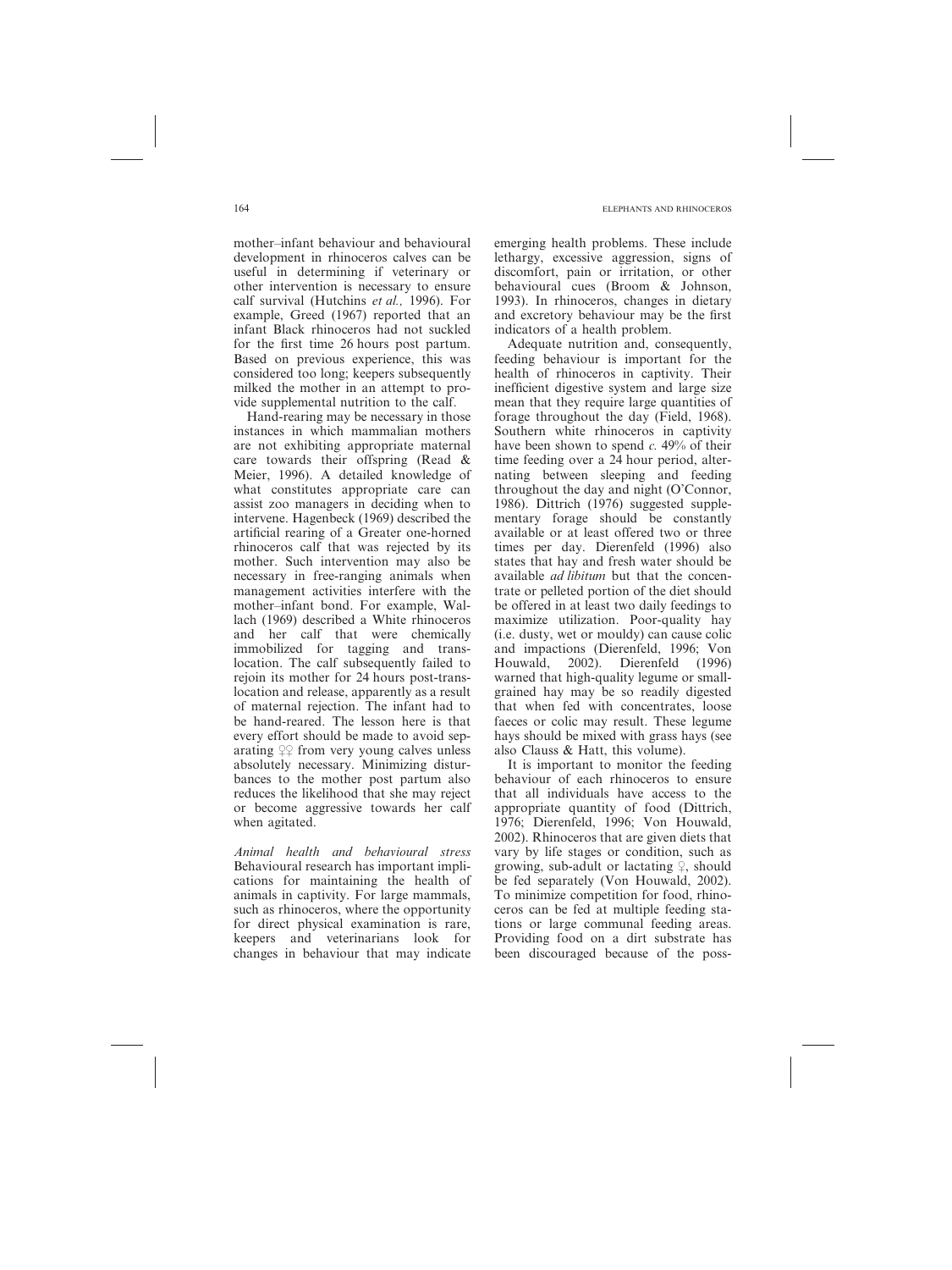ibility of impaction from ingesting soil or sand; concrete floors or troughs are recommended (Dierenfeld, 1996; Von Houwald, 2002).

There is an increasing appreciation of the role of behavioural stress in animal and human health (Broom & Johnson, 1993). There is a direct correlation between stress, as measured by cortisol levels and other physiological and behavioural indicators, and the incidence of disease and mortality in animals in captivity. Stress certainly occurs in free-ranging animals as well as animals in captivity (Sapolsky, 1990) but chronic, low levels of stress in captivity may be particularly deleterious to animal health.

Humans are a potential source of stress for rhinoceros in captivity (Carlstead & Brown, 2005). How rhinoceros perceive humans may depend on whether that person is a familiar caretaker or an unfamiliar visitor. Despite their apparent fear of humans in their natural habitats rhinoceros will rapidly become 'tame' in captivity. This is likely a simple form of habituation, whereby humans, once perceived as a threat, eventually become perceived as either a neutral or even a positive stimulus. Some rhinoceros seem to derive 'pleasure' from being scratched behind the ears or will lie down to have their bellies rubbed by keepers. This positive stress or 'eustress' also occurs in mammals in nature in such forms as comfort behaviours (e.g. grooming) and copulation. The more familiar negative stress or 'distress' can result in impaired health and mortality over the long term (Moberg, 1993). In the wild, finding adequate food and water, avoiding predators, fighting over mating opportunities and resisting disease are likely to be distressing events. In captivity, however, there are indications that distress may also be related to the presence of humans. Carlstead, Fraser *et al.* (1999) found a positive correlation between mortality, percentage of public access to the exhibit and behaviours suggestive of fear in  $\delta$  Black rhinoceros. While correlation does not imply causation, these findings are at least suggestive that a high degree of exposure to the noises, smells and sight of the visiting public can be stressful for  $\delta$  Black rhinoceros. Many rhinoceros managers in zoos believe that stress can be reduced by ensuring that visitors cannot completely surround a rhinoceros on exhibit and that they are unable to interact with the animals in an abusive way (Carlstead & Brown, 2005; J. Doherty, pers. comm.). Further studies are needed to understand the effects of stress on rhinoceros morbidity and mortality in captive environments (Kock & Garnier, 1993).

Acute stress or brief periods of stress may or may not have long-term consequences (Moberg, 1993; Mench & Mason, 1997). For example, one rhinoceros charges another but does not make physical contact and the recipient of the charge retreats. Physiologically, there may be an increase in adrenal stress hormones (such as epinephrine) but the episode was brief and the stress-hormone levels return to their normal values. The retreating rhinoceros has altered its behaviour to cope with the perceived stressor. If the stressor is infrequent, depending on the magnitude of the event, the recipient of the charge may not suffer any long-term physical or psychological consequences. Persistent or chronic stress can result in negative consequences, such as weakened immunity and impaired reproduction. Chronic stress can be minimized through appropriate management. For example, separation anxiety, indicated by increased vocalizations and locomotion, was observed in a mother and daughter White rhinoceros, which were separated after 9 years to improve their chances of reproducing (Hodgden, 1991). This stress was managed by slowly reducing the time the mother and offspring spent with each other, while increasing the time each spent with a bull.

Chronic stress, boredom or frustration can also result in behavioural abnormali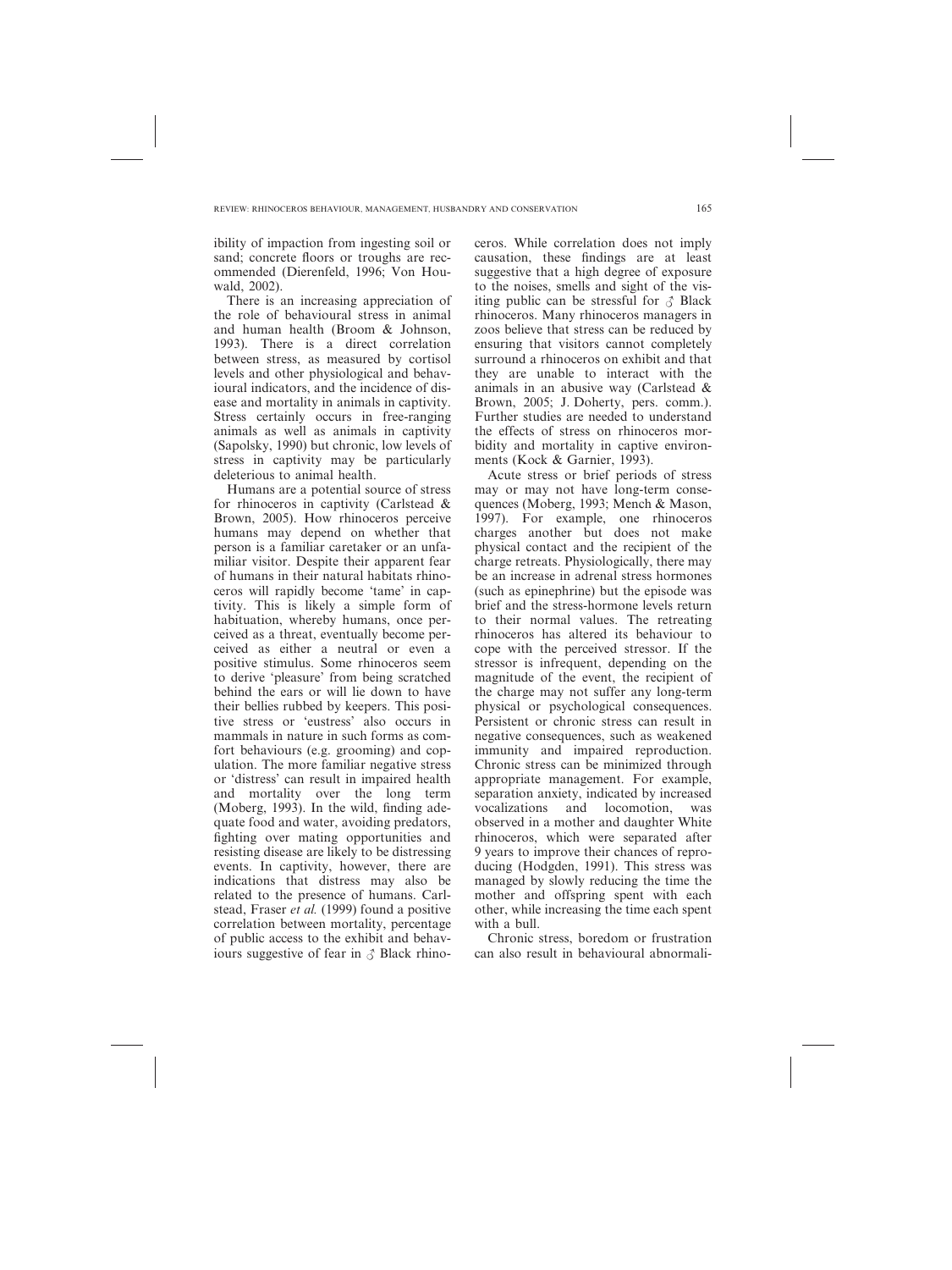ties (Carlstead, 1996). A common behavioural abnormality observed in rhinoceros in captivity is excessive horn rubbing against abrasive objects, such as concrete surfaces and steel cable, which can cause extensive horn wear (Fouraker & Wagener, 1996). Covering surfaces where horn rubbing occurs with non-abrasive materials, such as smooth plastic or wood, can prevent such horn wear, although this does not eliminate the cause of the behaviour.

Another abnormal behaviour observed in domestic livestock as well as rhinoceros is bar-biting or licking metal barriers (Dittrich, 1976). This stereotypic behaviour (repetitive and apparently functionless, like pacing) may be indicative of frustrated foraging behaviour, such as when prepared diets are rapidly consumed (Dittrich, 1976). The provision of browse or hay throughout the enclosure allows rhinoceros to approximate more closely the time spent foraging and feeding in the wild.

The causes of behavioural abnormalities are difficult to identify unless they first occur immediately after some abrupt change in husbandry and management procedures. Often the long association animal caretakers have with a particular rhinoceros enable them to identify abnormal behaviours. Indeed, it is difficult to identify what is 'abnormal' for rhinoceros in captivity if there is little scientific study on what constitutes normal rhinoceros behaviour in the wild.

### IMPLICATIONS FOR *IN SITU* CONSERVATION

An understanding of rhinoceros behaviour has important implications for *in situ* conservation. Of particular interest are implications for (1) the design and management of national parks and reserves, (2) behavioural stress and animal health and (3) reintroduction and translocation as conservation tools.

*Reserve design and management* Monitoring rhinoceros behaviour is critical to reserve design and management. By observing diurnal and seasonal movements, social behaviour and foraging behaviour, appropriate decisions can be made regarding habitat needs of a species or population, home-range size and management in protected areas (e.g. Boyce, 1991; Penzhorn & Novellie, 1991).

Wild animals do not recognize the artificial boundaries that humans impose on natural landscapes when national parks or reserves are established. Consequently, animals may be at greater risk from poachers or for coming into conflict with humans and livestock when they roam outside protected areas (Sinha & Sawarker, 1993). In addition, a park or reserve must also contain suitable tracts of all habitat types used by the species at various times of the year. An increase in the distances travelled by Black rhinoceros during a dry season, for example, has indicated a need for the provision of supplemental food and water to maintain the animals within the boundaries of protected areas (Bhima & Dudley, 1996).

Wildlife managers must carefully consider both the size and location of parks or reserves based on a detailed knowledge of the habitat needs and movement patterns of the animals, and on vegetation types and other characteristics of the site (Owen-Smith, 2003). Almost all of the known Javan rhinoceros population (*c.* 60 individuals) is located in Ujung Kulon National Park in Indonesia (30 000 ha) (Foose & Van Strien, Unpubl.). Within the confines of the Park, Javan rhinoceros compete with Banteng *Bos javanicus* for food. In addition, rhinoceros habitat is degraded by the invasive plant species Langkap *Arenga obtusifolia.* However, the effects of this competition and habitat loss on the rhinoceros population are unknown, as is the reproductive behaviour of this reclusive species. Managers have expressed the need for behavioural studies as a conservation priority to deter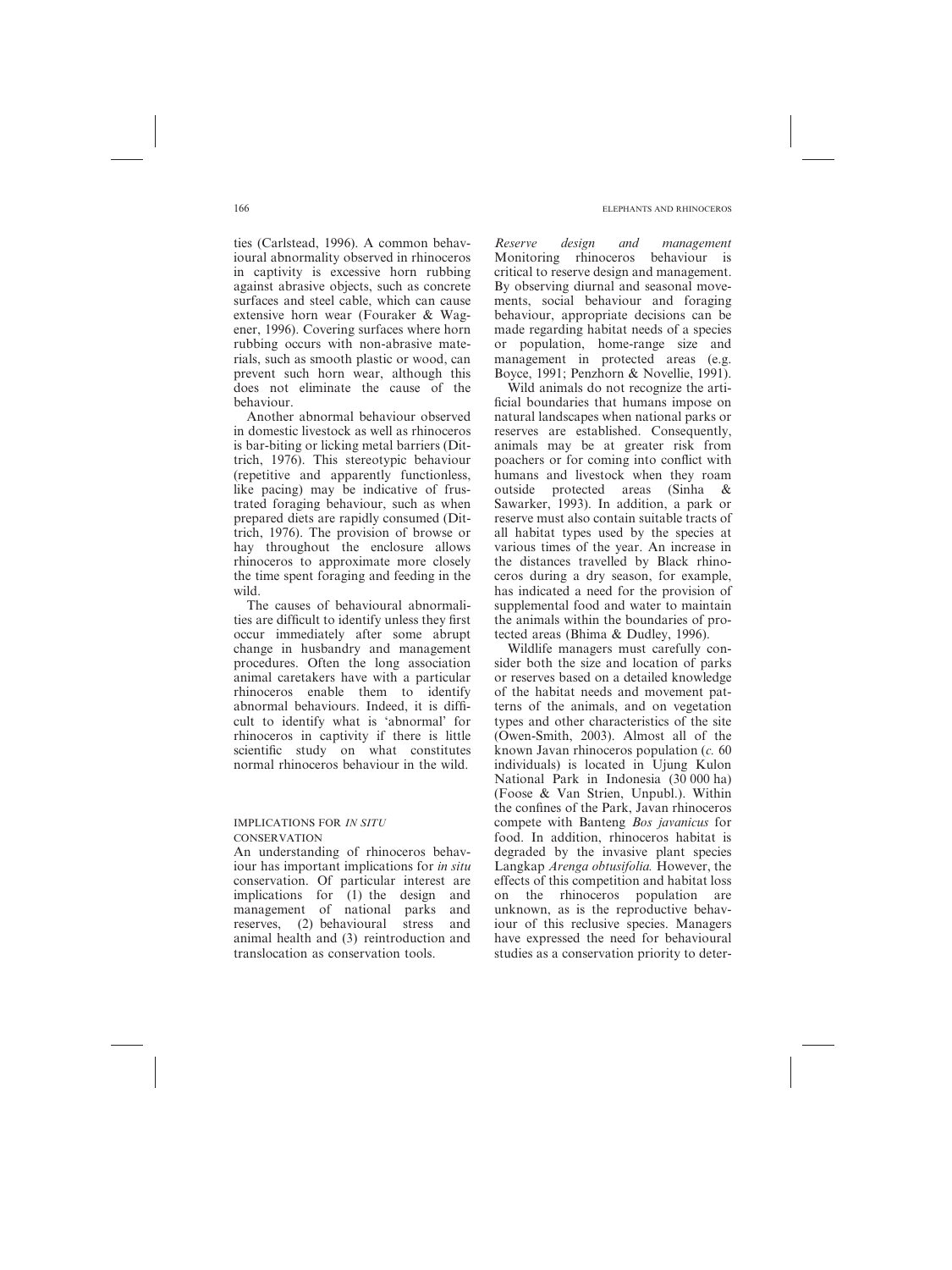mine appropriate management techniques (Foose & Van Strien, Unpubl.).

Behavioural studies also have implications for protected-area design and management. When managing for the conservation of territorial species, such as White rhinoceros, careful thought must also be given to the number of individuals that can be sustained in a given location. In the case of smaller national parks and reserves, overpopulation might lead to increased stress, aggression and mortality, and reduced reproductive success. Since 2000, in southern Zimbabwe, the growth of subsistence farming and emergence of rhinoceros custodianship areas (private ranches) has resulted in about 230 Black rhinoceros becoming displaced from their home ranges. The increased concentration of animals in new areas has caused fighting, injuries and death (Du Toit, 2002). When protected areas are left unfenced, subordinate individuals may move onto lands where they may come into direct conflict with humans. Similarly, as a given population reaches the carrying capacity for its habitat, natural dispersal of sub-adults can also result in emigration and thus put many animals at risk.

Given the limited space of some fenced areas, 3-biased Black rhinoceros populations in Namibia have resulted in injuries and mortalities to reproductive-age  $\mathcal{Q} \mathcal{Q}$ and calves as well as to other  $\delta \delta$  that are genetically valuable. In fenced areas with restricted resources, any food consumed by less-valuable (and often post-reproductive)  $\Im \Im$  is no longer available for reproductive-age  $\mathcal{Q}$  and this may have an adverse affect on reproduction. Because reproductive success might be higher in populations with a greater proportion of  $\varphi$  to  $\varphi$  managers must plan for how to manage surplus bulls (Emslie, 2004). The translocation of White rhinoceros into a fenced area at Matobo National Park, Zimbabwe, from Umfolozi Game Reserve, South Africa, resulted in the removal of 20 individuals because of increased levels of aggression-related injuries from resident rhinoceros (Rachlow & Berger, 1998). Three young  $\delta \delta$ , aged 15–27 months, died of injuries, stress and harassment resulting from interactions with resident  $\delta \delta$ .

The higher concentration of animals in fenced areas may degrade the habitat and could also, over time, change the genetic structure of the population as a result of inbreeding. Thus, population sizes and habitat quality must be carefully monitored and actively managed. This might involve the capture and translocation of rhinoceros to other areas or, in some cases, even culling for populationmanagement purposes.

*Stress, animal health and mortality* Recent research has shown a clear connection between stress and the incidence of disease and mortality (Broom & Johnson, 1993). This has implications for conservation, because efforts to conserve a species or population often involve reducing the incidence of early death (Festa-Bianchet & Apollonio, 2003). Individuals must survive to reproductive age if they are to contribute their genes to the population and, if too few individuals are reproducing, populations are not sustainable. Free-ranging rhinoceros, with the possible exception of those in heavily visited national parks, are particularly sensitive to the encroachment of humans into their habitats. In addition, managementrelated actions, such as capture, reintroduction or translocation, can also be stressful and result in stress-induced abortions (Sinha & Sawarkar, 1993). Protection of rhinoceros for conservation may, therefore, involve limiting human– rhinoceros interactions to the extent possible.

Acute and chronic stress can be the result of aggression or the threat of aggression. In rhinoceros, intraspecific aggression can cause debilitating injuries and even death so, during translocations and reintroductions, the animals should be monitored closely (Emslie, 2004). Con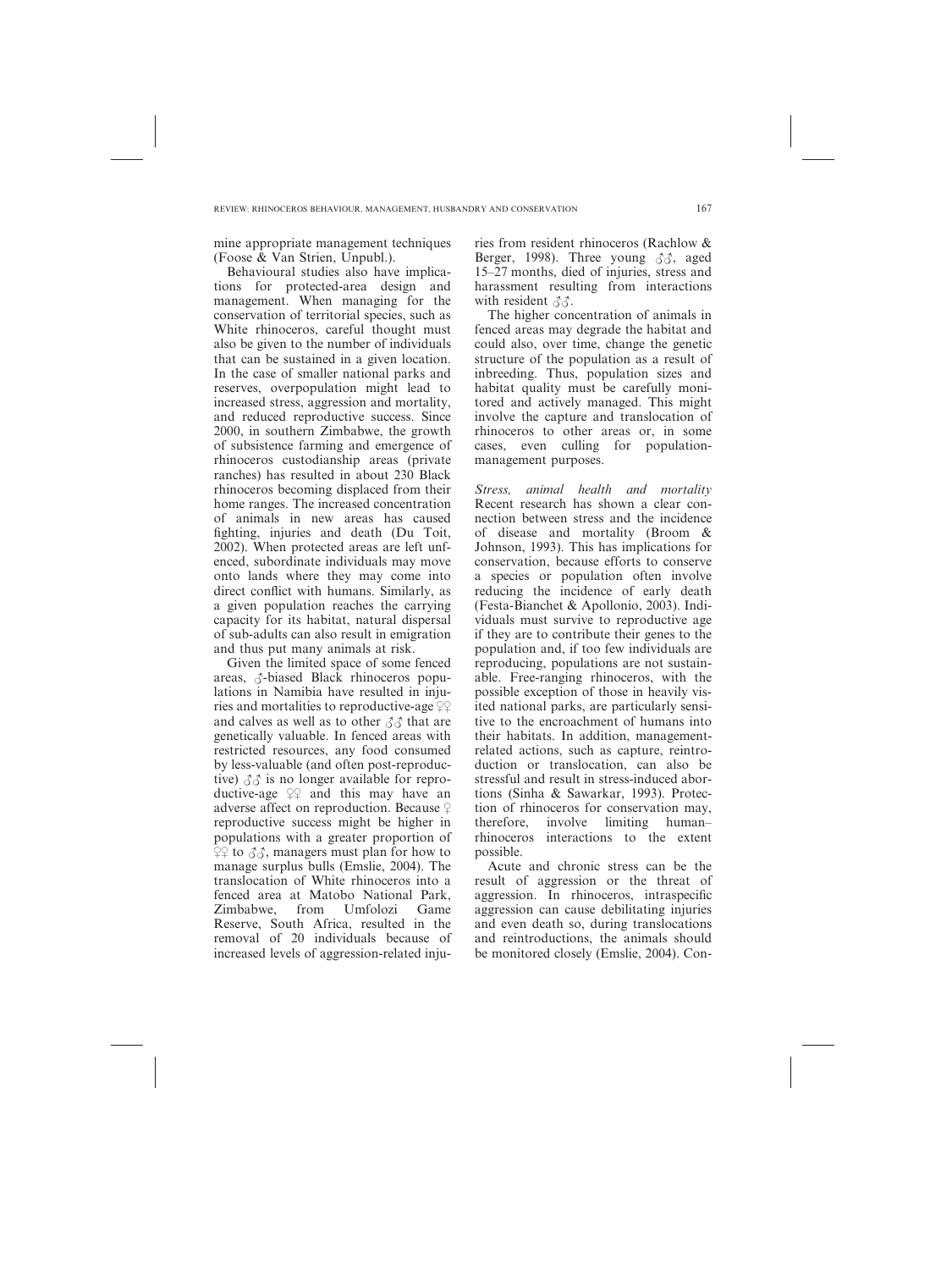cerns about aggression and stress have

deterred range-country breeding programmes from introducing Sumatran rhinoceros to potential mates as some have been wounded or killed during introduction attempts in zoos and breeding facilities. However, once biologists established effective methods for how and when to introduce potential mates at the Sungai Dusun Sumatran Rhino Conservation Center in Malaysia, it resulted in over 70 matings since 2001, when previously there had been no successful matings since the programme's inception in 1992 (Khan, 2004).

*Reintroduction and translocation* Rhinoceros population models have generally indicated that growth rates of 5% per year are desirable for sustainability and to recover from periodic losses. The recommendations are that at least five populations of 100 or more individuals are necessary to meet the long-term conservation goals for each species or subspecies (Foose & Van Strien, Unpubl.). There is a concern that Black rhinoceros populations are not growing quickly enough to withstand the effects of poaching. There are also some areas that cannot support additional rhinoceros population growth because the population has exceeded ecological carrying capacity. This has resulted in strategies for rhinoceros translocation to control populations in some areas, while employing other management options to encourage population growth in areas where populations are small (Emslie, 2001; see also Amin, Thomas *et al.* this volume; Amin, Okita-Ouma *et al.* this volume).

Behavioural considerations are important for reintroductions or translocations. Both are becoming important tools for reestablishing extirpated or augmenting existing but rapidly declining wildlife populations (Kleiman, 1996). Behavioural considerations are included in reintroduction guidelines (IUCN, 1998). It is especially important that behaviourists study the activities of reintroduced or translocated animals post-release, so that the success and cost-effectiveness of such procedures can be improved (Kleiman, 1989). For example, reintroduced animals often have little or no knowledge of the location of important resources, such as prime feeding areas, shelter or other important aspects of their new habitats. Thus, they often move great distances, presumably in search of appropriate habitat (e.g. Black-footed ferrets *Mustela nigripes:* Miller *et al.,* 1998). Similar patterns have been observed in reintroduced rhinoceros. Jnawali & Wegge (1993) studied the movement and habitat-use patterns of nine radio-collared Greater one-horned rhinoceros after their reintroduction to the Royal Bardia National Park, Nepal. Several animals dispersed widely after release, some wandering as far as 15–40 km from the release site. In addition, the average annual home-range size of reintroduced animals was about ten-times larger than that observed in the host population in Chitwan National Park. Some of this may have been the result of increased exploration; however, ecological differences between the two sites probably also played a role.

For Black rhinoceros, experience has demonstrated that optimal translocations require large numbers of rhinoceros (20 or more) that are moved into an understocked or vacant area in a short time (Brett, 1998). The large numbers of animals introduced in a short time frame give resident rhinoceros, particularly dominant bulls, less opportunity to injure or kill newcomers. Introduction of small groups tends to result in higher mortality rates. In one successful translocation, 15 Black rhinoceros were translocated onto Mun-ya-Wana Game Reserve in northern KwaZulu-Natal, South Africa, to reduce pressure on existing reserves (Sherriffs, 2004). All were released over 3 days. Dung from each animal was spread around the release sites, and the largest and most dangerous bulls were placed at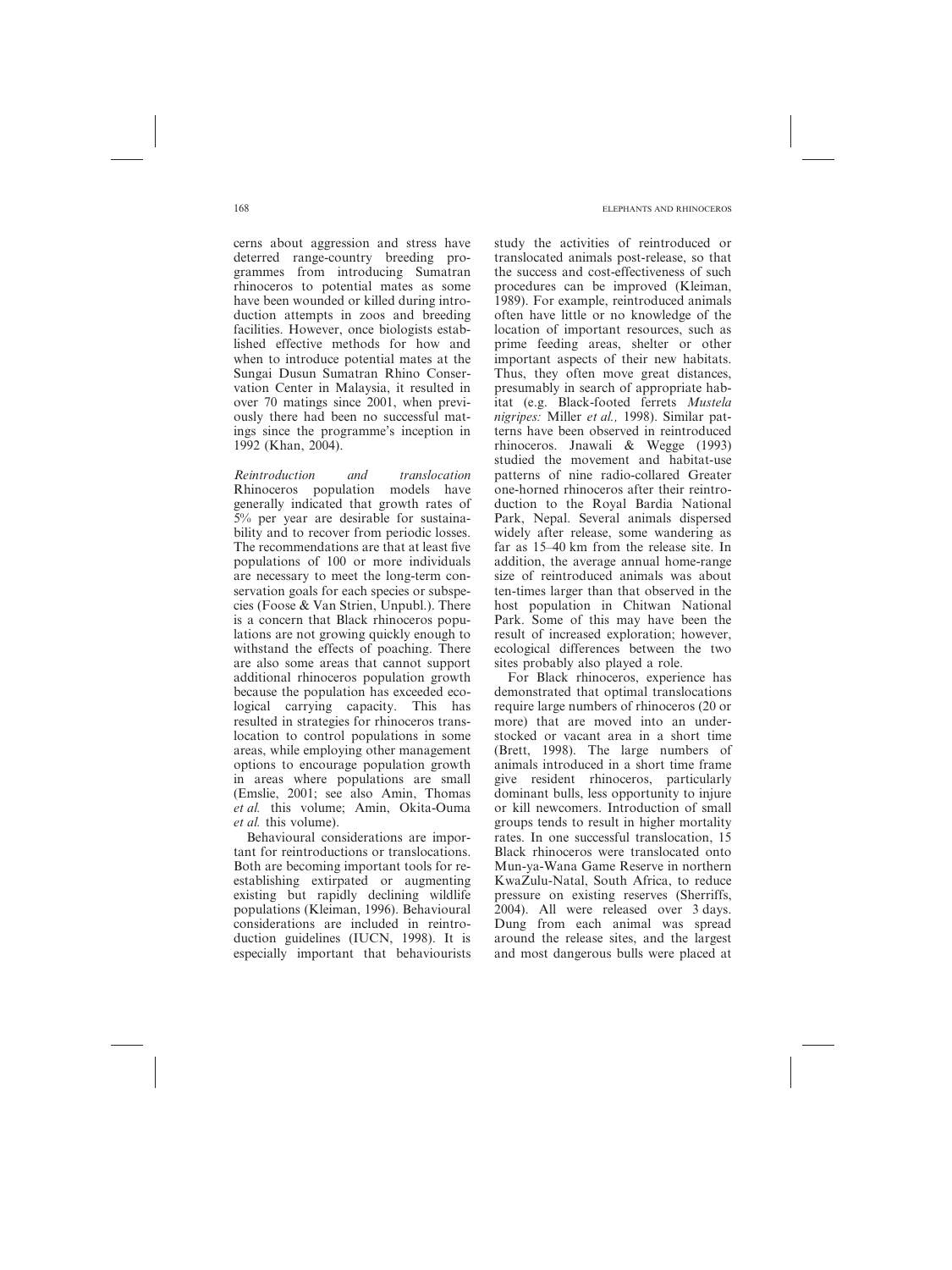extreme ends of the reserve to minimize aggressive contact. Each animal was also fitted with a radio transmitter to allow close monitoring.

Local knowledge of rhinoceros behaviour is used to locate individuals for translocation (WWF Nepal Program, Unpubl.). Capture of the Greater onehorned rhinoceros for translocation often involves using a semicircle of domesticated Asian elephants *Elephas maximus* to drive the rhinoceros into a brushy area, away from water, where it can be safely darted.

Captive-bred animals have also been used in reintroductions. Osofsky *et al.* (2001) enumerated conditions that would favour when captive-bred Black rhinoceros should be used for reintroduction. The authors stated that reintroductions should occur only if the captive population can contribute biologically significant numbers to a population that is below its ecological carrying capacity but within the species' historic range, when the wild population is in need of new genetic material or when reintroduction methods have been tested (Osofsky *et al.,* 2001). From a behavioural perspective, reintroductions of captive-bred Black rhinoceros must involve consideration of group size if the animals are to be introduced into an area already occupied by the species.

Monitoring of habitat use and movement patterns is critical for reintroduced animals. In particular, it is important that attempts to re-establish animals in areas of their former range do not result in human–animal conflicts. Sinha & Sawarkar (1993) closely monitored the movement and habitat-use patterns of a reintroduced population of Greater onehorned rhinoceros in Dudhwa National Park, India. There was particular concern expressed about the possible future movement of rhinoceros into sugar-cane crops and rice paddies along the southern edge of the Park. The authors noted that such conflicts could be exacerbated by an already existing problem: man-eating Tigers *Panthera tigris* in the region that may or may not be originating from within the park. Human–wildlife conflicts, if left unresolved, have the potential to erode public support for wildlife conservation and for national parks and equivalent reserves. The proposed solution was the installation of an electric fence designed to prevent reintroduced rhinoceros from crossing the Suheli River and straying into adjacent agricultural areas.

Other behavioural characteristics are also important for improving the success of reintroductions and translocations. For example, The Zoological Society of San Diego, California, USA, and the University of Port Elizabeth, South Africa, are researching dung and urine olfactory communication in Black rhinoceros. The results of this study may facilitate the development of techniques that can be used to disperse newly introduced and resident rhinoceros (USFWS, 2004).

## **CONCLUSIONS**

A detailed understanding of rhinoceros behaviour can assist wildlife managers in both zoos and range-country protected areas. The behaviour of wild rhinoceros provides guidelines for managing the species in appropriate group size, sex and age ratios in captivity. Environmentalenrichment programmes can be designed to encourage activities and time budgets similar to those observed in the wild. Facilitating species-specific reproductive behaviour in captivity will result in the birth of offspring, increasing the number and, with careful management, genetic diversity of rhinoceros both in captivity and in the wild. In addition, visitors will benefit from viewing healthy rhinoceros behaving much as they would in nature and this increases the animals' value as conservation ambassadors for their species. Understanding rhinoceros behaviour in the wild is important to wildlife management. As we have shown, behavioural studies have tremendous applica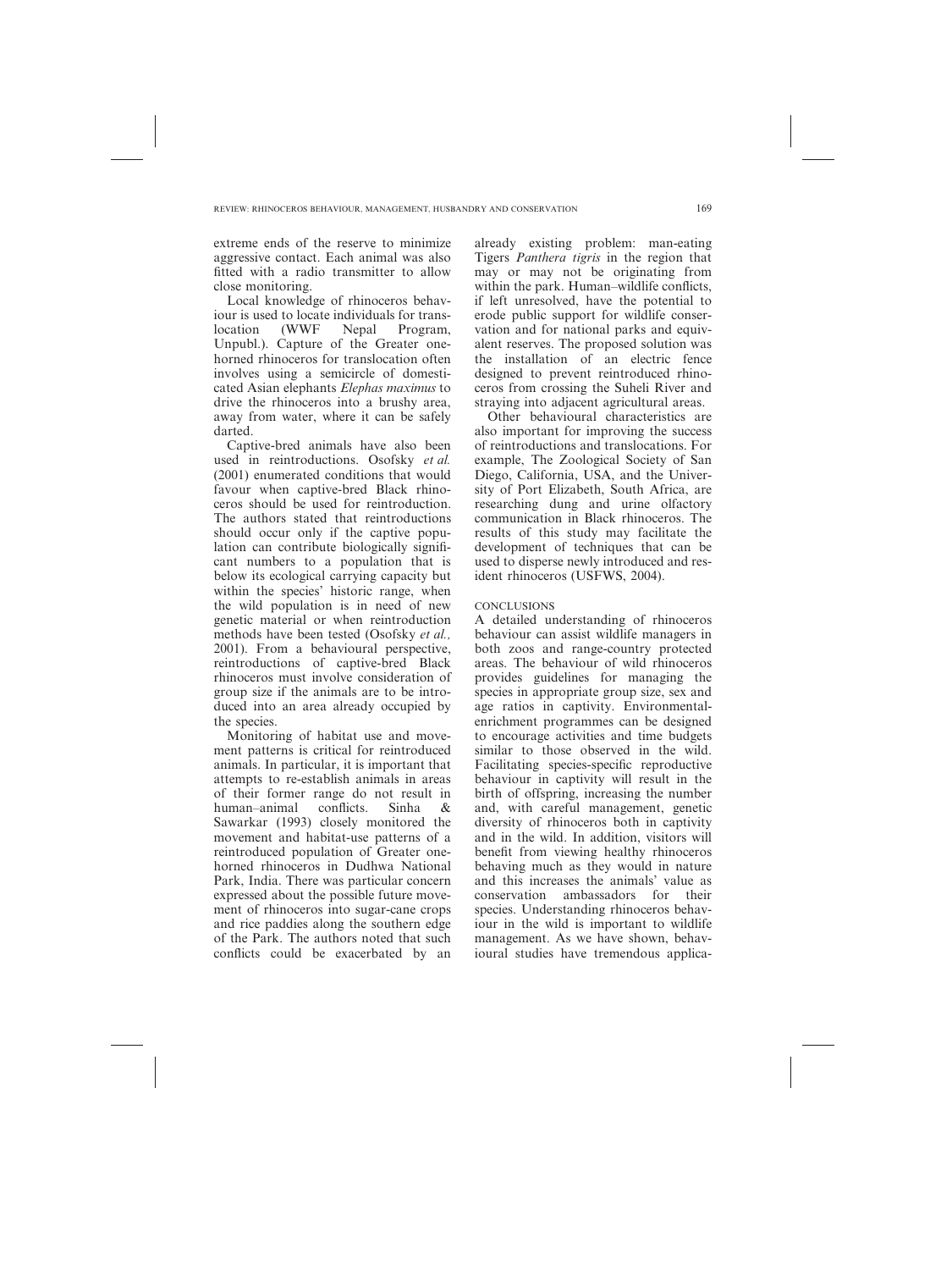tion to population management in terms of designing new protected areas, making decisions about carrying capacity of existing protected areas, translocations and reintroductions. Theodore Roosevelt's statement that the fate of the rhinoceros rests in our hands was undoubtedly correct. By using rhinoceros behaviour as a tool for rhinoceros management, perhaps we will ultimately make decisions that favour the perpetuation of these ancient species in a human-dominated world. The loss of these magnificent animals would represent a significant defeat for the conservation movement.

#### ACKNOWLEDGEMENTS

The authors thank Fred Bagley and Michelle Gadd, Project Officers, Rhino and Tiger Conservation Fund, U.S. Fish and Wildlife Service, for their insights into field conservation efforts for rhinoceros. Similarly, we thank James Doherty, former General Curator and Curator of Mammals at the Bronx Zoo, for reviewing and commenting on the sections on zoo rhinoceros management.

#### REFERENCES

BERGER, J. (1993): Disassociations between black rhinoceros mothers and young calves: ecologically variable or, as yet, undetected behaviour? *African Journal of Ecology* **31:** 261–264.

BHATIA, C. L. & DESAI, J. H. (1975): Breeding the Indian rhinoceros at Delhi Zoological Park. In *Breeding endangered species in captivity:* 303–307. Martin, R. D. (Ed.). London: Academic Press.

BHIMA, R. & DUDLEY, C. O. (1996): Observations on two introduced black rhinos in Liwonde National Park, Malawi. *Pachyderm* **21:** 46–54.

BOYCE, M. S. (1991): Migratory behavior and management of elk *(Cervus elaphus). Applied Animal Behaviour Science* **29:** 239–250.

Boyd, L. E. (1991): The behavior of Przewalski's horses and its importance to their management. *Applied Animal Behaviour Science* **29:** 301–318.

BRETT, R. (1998): Mortality factors and breeding performance of translocated black rhinos in Kenya, 1984–1995. *Pachyderm* **26:** 69–82.

Broom, D. M. & Johnson, K. G. (1993): *Stress and animal welfare.* London: Chapman and Hall.

Buechner, H. K. & Mackler, S. F. (1976): Breeding behavior in the Indian rhinoceros. *Proceedings of the AAZPA Annual Conference* **1976:** 153–180.

Carlstead, K. (1996): Effects of captivity on the behavior of wild mammals. In *Wild mammals in captivity: principles and techniques:* 317–333. Kleiman,

D. G., Allen, M. E., Thompson, K. V. & Lumpkin, S. (Eds). Chicago, IL: University of Chicago Press. Carlstead, K. & Brown, J. L. (2005): Relationships between patterns of fecal corticoid excretion and behaviour, reproduction and environmental factors in captive black *(Diceros bicornis)* and white *(Ceratotherium simum)* rhinoceros. *Zoo Biology* **24:** 215–232.

Carlstead, K., Mellen, J. & Kleiman, D. G. (1999): Black rhinoceros *(Diceros bicornis)* in U.S. zoos. I. Individual behaviour profiles and their relationship to breeding success. *Zoo Biology* **18:** 17–34.

Carlstead, K., Fraser, J., Bennett, C. & Kleiman, D. G. (1999): Black rhinoceros *(Diceros bicornis)* in U.S. zoos. II. Behaviour, breeding success, and mortality in relation to housing facilities. *Zoo Biology* **18:** 35–52.

Clemmons, J. R. & Buchholz, R. (1997): *Behavioural approaches to conservation in the wild.* Cambridge: Cambridge University Press.

Crandall, L. S. (1964): *Management of wild mammals in captivity.* Chicago, IL: University of Chicago Press.

Dewsbury, D. A. (1981): Effects of novelty on copulatory behavior: the Coolidge effect and related phenomena. *Psychological Bulletin* **89:** 464–482.

Dierenfeld, E. S. (1996): Nutrition. In *AZA rhinoceros husbandry manual:* 52–53. Fouraker, M. & Wagener, T. (Eds). Fort Worth, TX: Fort Worth Zoological Park.

DITTRICH, L. (1967): Breeding the Black rhinoceros *(Diceros bicornis)* at Hanover Zoo. *International Zoo Yearbook* **7:** 161–162.

DITTRICH, L. (1976): Food presentation in relation to behaviour in ungulates. *International Zoo Yearbook* **16:** 48–54.

Du Toir, R. (2002): Black rhino crisis in Zimbabwe. *Pachyderm* **32:** 83–85.

DUTTA, A. K. (1991): *Unicornis: the great Indian onehorned rhinoceros.* Delhi: Konark Publishers.

Eisenberg, J. F. & Kleiman, D. G. (1977): The usefulness of behavioural studies in developing captive breeding programmes for mammals. *International Zoo Yearbook* **17:** 81–89.

Emslie, R. H. (2001): Workshop on biological management of the black rhino. *Pachyderm* **31:** 83–84.

Emslie, R. H. (2004): Black rhino hunting quotas approved for Namibia and South Africa at CITES Conference of the Parties 13. *Pachyderm* **37:** 92–97. Emslie, R. & Brooks, E. (Eds) (1999): *African rhino. Status survey and conservation action plan.* Gland: IUCN.

Estep, D. Q. & Dewsbury, D. A. (1996): Mammalian reproductive behavior. In *Wild mammals in captivity: principles and techniques:* 379–389. Kleiman, D. G., Allen, M. E., Thompson, K. V. & Lumpkin, S. (Eds). Chicago, IL: University of Chicago Press.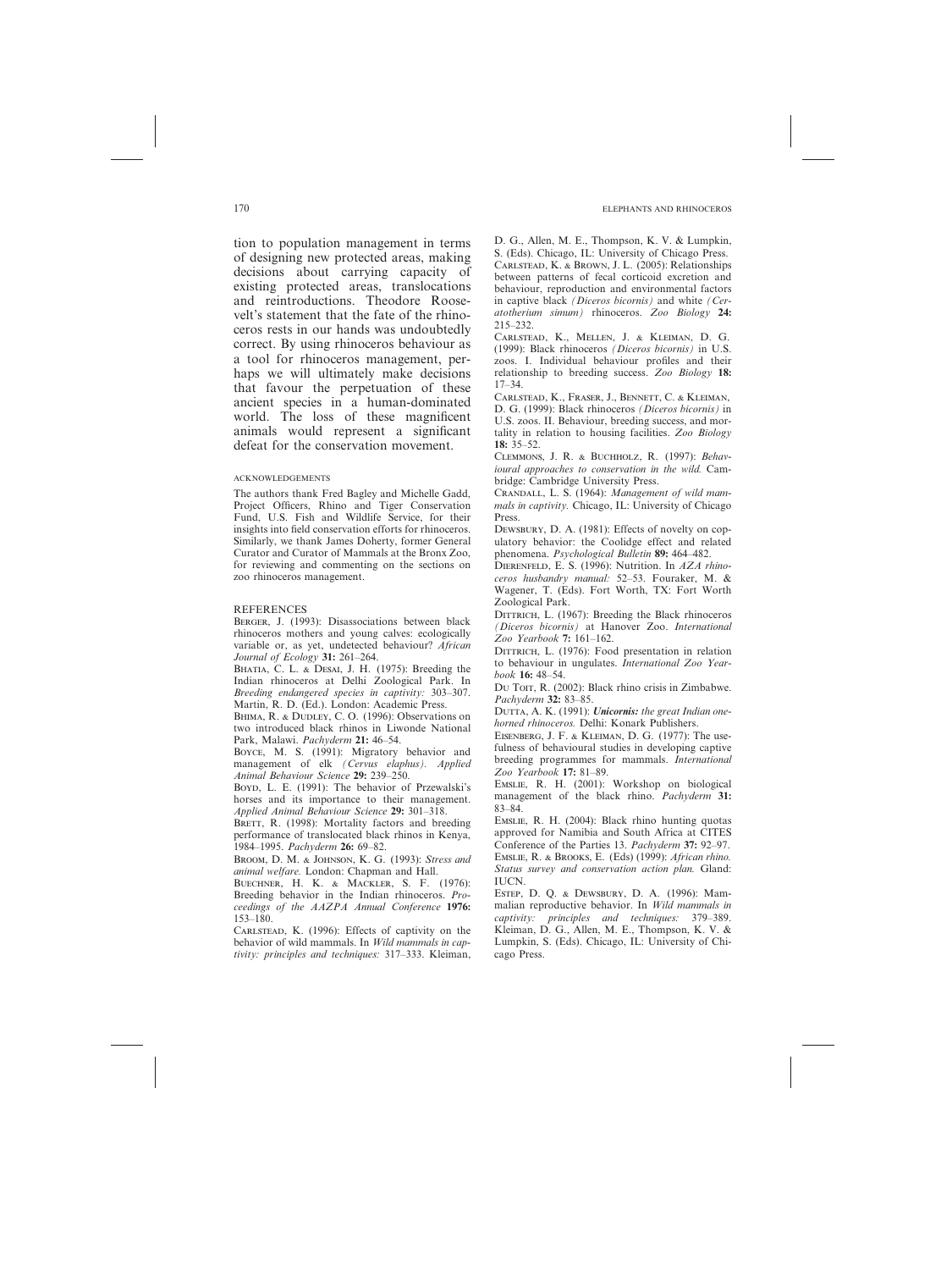Estep, D. Q., Nieuwenhuijsen, K., Bruce, K. E., de Neef, K. J., Walters III, P. A., Baker, S. C. & Slob, A. K. (1988): Inhibition of sexual behaviour among subordinate stumptail macaques *(Macaca arctoides). Animal Behaviour* **36:** 854–864.

Estes, R. D. (1991): *The behavior guide to African mammals.* Berkeley, CA: University of California Press.

Festa-Bianchet, M. & Apollonio, M. (2003): *Animal behavior and wildlife conservation.* Washington, DC: Island Press.

FIELD, C. R. (1968): A comparative study of the food habits of some wild ungulates in the Queen Elizabeth Park, Uganda. Preliminary report. *Symposium of the Zoological Society of London* No. 21: 135–151.

Foose, T. J. & Van Strien, N. (Eds) (1997): *Asian rhinos. Status survey and conservation action plan.* Gland: IUCN.

FOOSE, T. & VAN STRIEN, N. (Compilers) (Unpublished): *Javan rhino colloquium, report & recommendations.* Unpublished report from a meeting held in Cisarua, Bogor, Indonesia, 1–2 July 1997. 1998.

FORTHMAN, D. (1998): Toward optimal care for confined ungulates. In *Second nature: environmental enrichment for captive animals:* 236–261. Shepherdson, D., Mellen, J. & Hutchins, M. (Eds). Washington, DC: Smithsonian Institution Press.

Fouraker, M. & Wagener, T. (Eds) (1996): *AZA rhinoceros husbandry manual.* Fort Worth, TX: Fort Worth Zoological Park.

Frame, G. W. (1971): The black rhinoceros. *Animals* **July:** 693–699.

Frame, G. W. (1980): Black rhinoceros *(Diceros bicornis* L.) sub-population on the Serengeti Plains, Tanzania. *African Journal of Ecology* **18:** 155–166.

Fraser, A. F. (1968): *Reproductive behaviour in ungulates.* London: Academic Press.

Freeman, E. W., Weiss, E. & Brown, J. L. (2004): Examination of the interrelationships of behavior, dominance status and ovarian activity in captive Asian and African elephants. *Zoo Biology* **23:** 431–448.

GODDARD, J. (1967): Mating and courtship of the black rhinoceros. *East African Wildlife* **4:** 69–75.

Gowda, C. D. K. (1969): Breeding the great Indian rhinoceros at Mysore Zoo. *International Zoo Yearbook* **9:** 101–102.

GREED, G. R. (1967): Notes on the breeding of the black rhinoceros *Diceros bicornis* at Bristol Zoo. *International Zoo Yearbook* **7:** 158–161.

van Gyseghem, R. (1984): Observations on the ecology and behaviour of the northern white rhinoceros *(Ceratotherium simum cottoni). Zeitschrift fur Saugetierkunde* **49:** 348–358.

HAGENBECK, C. H. (1969): Notes on the artificial rearing of a great Indian rhinoceros *Rhinoceros unicornis* at the Hamburg Zoo. *International Zoo Yearbook* **9:** 99–101.

HALE, E. B. & ALMQUIST, J. O. (1960): Relation of sexual behavior to germ cell output in farm animals. *Journal of Dairy Science, Suppl.* **43:** 145–169.

HEDIGER, H. (1965): Environmental factors influencing the reproduction of zoo animals. In *Sex and behavior:* 319–354. Beach, F. A. (Ed.). New York, NY: Wiley.

HODGDEN, R. (1991): Short-term separation and stress of mother and daughter southern white rhinoceroses at the North Carolina Zoological Park (abstract). *Applied Animal Behaviour Science* **29:** 513. HUTCHINS, M. (1984): The mother-offspring relation*ship in mountain goats (Oreamnos americanus).* PhD dissertation, University of Washington, Seattle, WA, USA.

HUTCHINS, M. & GEIST, V. (1987): Behavioural considerations in the management of mountain-dwelling ungulates. *Mountain Research and Development* **7:** 135–144.

Hutchins, M., Sheppard, C. & Casedi, G. (1995): Behavioral considerations in the captive management, propagation and reintroduction of endangered birds. In *Captive conservation of endangered species:* 263–289. Gibbons, E. F., Durrant, B. & Demarest, J. (Eds). Albany, NY: State University of New York Press.

Hutchins, M., Thomas, P. & Asa, C. (1996): Pregnancy and parturition in captive mammals. In *Wild mammals in captivity: principles and techniques:* 468–496. Kleiman, D. G., Allen, M. E., Thompson, K. V. & Lumpkin, S. (Eds). Chicago, IL: University of Chicago Press.

IRF (2005): *International Rhino Foundation.* Yulee, FL: International Rhino Foundation. http:// www.rhinos-irf.org

IUCN (1998): *Guidelines for re-introductions.* Gland: World Conservation Union (IUCN).

JNAWALI, S. R. & WEGGE, P. (1993): Space and habitat use by a small re-introduced population of greater one-horned rhinoceros *(Rhinoceros unicornis)* in Royal Bardia National Park in Nepal: a preliminary report. In *Rhinoceros biology and conservation:* 208–217. Ryder, O. (Ed.). San Diego, CA: Zoological Society of San Diego.

Khan, M. K. M. (2004): Opinion: behind the rhino deaths. *Environmental News Service 7 January 2004.* http://www.ens-newswire.com/ens/jan2004/2004-01- 07k.asp.

Khan, M. K. M. & Van Strien, N. (2001): Asian Rhino Specialist Group report. PACHYDERM 31:  $11 - 13$ 

Khan, M. K. M., Roth, T. L. & Foose, T. J. (1999): *In situ* and *ex situ* efforts to save the Sumatran rhinoceros *(Dicerorhinus sumatrensis).* In *Proceedings of the seventh world congress for breeding endangered species:* 163–174. Roth, T. L., Swanson, W. F. & Blattman, L. K. (Eds). Cincinnati: Cincinnati Zoo and Botanical Garden.

Kiwia, H. Y. D. (1989): Ranging patterns of the black rhinoceros *(Diceros bicornis* L.) in Ngorongoro Crater, Tanzania. *African Journal of Ecology* **27:** 305–312.

Kleiman, D. (1980): The sociobiology of captive propagation. In *Conservation biology: an evolu-*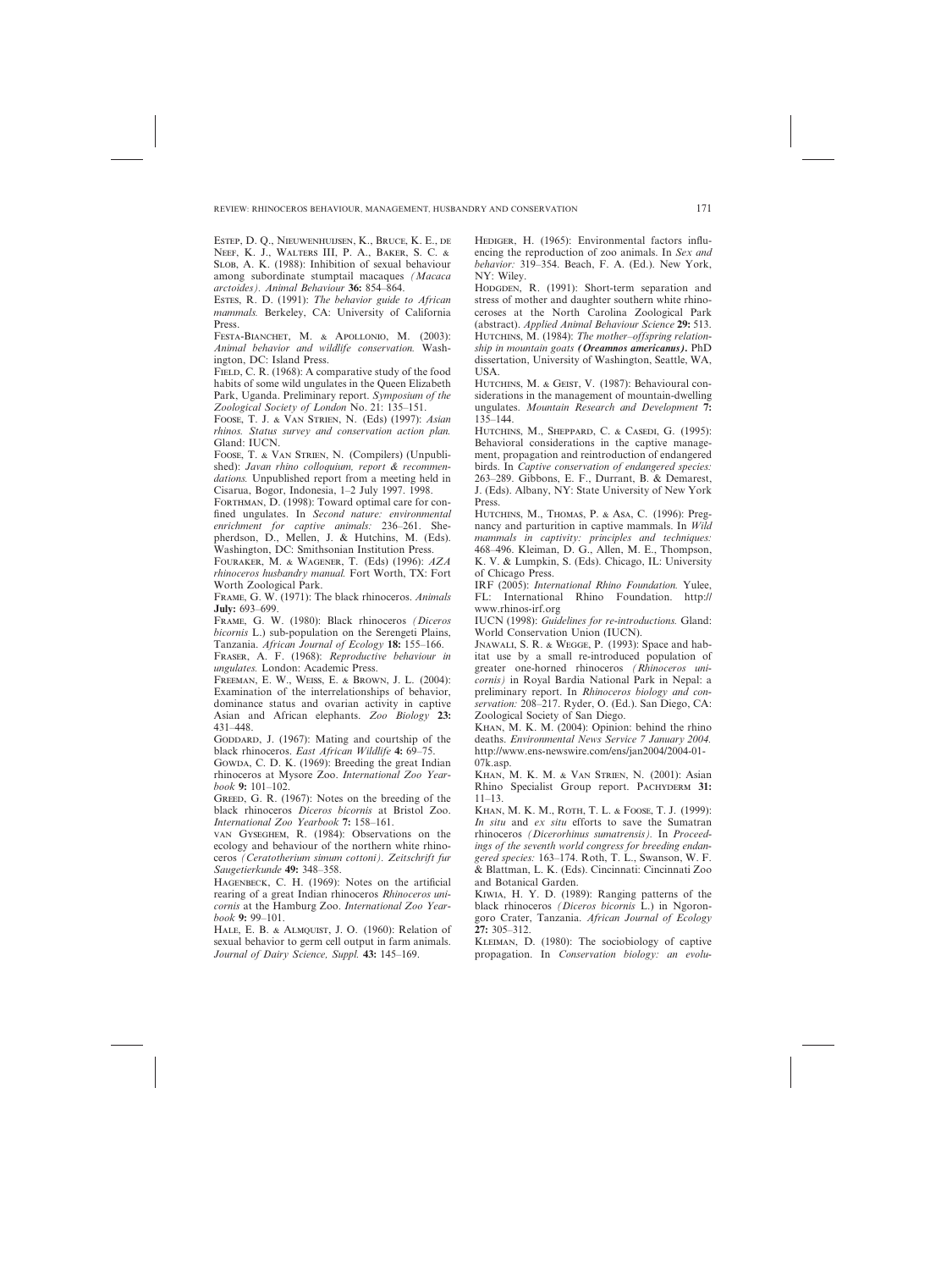tionary-ecological perspective: 243-261. Soulé, M. E. & Wilcox, B. A. (Eds). Sunderland, MA: Sinauer Associates.

Kleiman, D. G. (1989): Reintroduction of captive mammals for conservation: guidelines for reintroducing endangered species into the wild. *Bioscience* **39:** 152–161.

Kleiman, D. G. (1996): Reintroduction programs. In *Wild mammals in captivity: principles and techniques:* 297–305. Kleiman, D. G., Allen, M. E., Thompson, K. V. & Lumpkin, S. (Eds). Chicago, IL: University of Chicago Press.

Klingel, H. & Klingel, U. (1966): The rhinoceroses of Ngorongoro Crater. *Oryx* **8:** 302–306.

Kock, R. A. & Garnier, J. (1993): Veterinary management of three species of rhinoceroses in zoological collections. In *Rhinoceros biology and conservation:* 325–338. Ryder, O. (Ed.). San Diego, CA: Zoological Society of San Diego.

Kretzschmar, P., Ganslosser, U. & Dehnhard, M. (2004): Relationship between androgens, environmental factors and reproductive behavior in male white rhinoceros *(Ceratotherium simum simum). Hormones and Behavior* **45:** 1–9.

Kruuk, H. (1972): *The spotted hyena.* Chicago, IL: University of Chicago Press.

LANG, E. W. (1975): The Indian rhino in captivity. In *Breeding endangered species in captivity:* 295–302. Martin, R. D. (Ed.). London: Academic Press.

LAURIE, A. (1982): Behavioural ecology of the greater one-horned rhinoceros *(Rhinoceros unicornis). Journal of Zoology* **196:** 307–341.

Mehradadfar, F. (1999): Behavioral activity budget of black rhino *(Diceros bicornis bicornis)* at a watering place. *Animal Keepers' Forum* **26:** 358–368. Mench, J. & Mason, G. J. (1997): Behaviour. In *Animal welfare:* 127–141. Appleby, M. C. & Hughes, B. O. (Eds). Wallingford: CAB International.

Miller, B., Biggins, D., Vargas, A., Hutchins, M., Hanebury, L., Godbey, J., Anderson, S., Wemmer, C. & OLDEMEIER, J. (1998): The captive environment and reintroduction: the black-footed ferret as a case study with comments on other taxa. In *Second nature: environmental enrichment for captive animals:* 97–112. Shepherdson, D., Mellen, J. & Hutchins, M. (Eds.) Washington, DC: Smithsonian Institution Press.

MOBERG, G. P. (1993): Scientific perspectives: defining welfare. *Journal of Agricultural Environmental Ethics (Suppl. 2)* **6:** 1–7.

MUKINYA, J. G.  $(1977)$ : Feeding and drinking habits of the black rhinoceros in Massai Mara Game Reserve. *East African Wildlife Journal* **15:** 125–138.

O'Connor, S. M. (1986): Activity cycles of the southern white rhinoceros in captivity: implications for management. *International Zoo Yearbook* **24/25:** 297–303.

Osofsky, S. A., Paglia, D. E., Radcliffe, R. W., Miller, R. E., Emslie, R. H., Foose, T. J., Du Toit, R. & Atkinson, M. W. (2001): First, do no harm: a precautionary recommendation regarding the movement of black rhinos from overseas zoos back to Africa. *Pachyderm* **30:** 17–23.

OWEN-SMITH, N. (1971): Territoriality in the white rhinoceros *(Ceratotherium simum)* Burchell. *Nature* **231:** 294–296.

Owen-Smith, N. (1973): *The behavioral ecology of the white rhinoceros.* Unpublished PhD thesis, University of Wisconsin, Madison, USA.

Owen-Smith, N. (1975): The social ethology of the white rhinoceros *Ceratotherium simum* (Burchell, 1817). *Zeitschrift fu¨r Tierpsychologie* **38:** 337–384.

Owen-Smith, N. (2003): Foraging behavior, habitat suitability and translocation success with special reference to large mammalian herbivores. In *Animal behavior and wildlife conservation:* 93–109. Festa-Bianchet, M. & Appollonio, M. (Eds). Washington, DC: Island Press.

Owen-Smith, N. (2004): Rhinoceroses. In *Grzimek's animal life encyclopedia* (2nd edn), **15.** *Mammals IV:* 249–262. Hutchins, M., Kleiman, D. G., Geist, V. & McDade, M. (Eds). Farmington Hills, MI: Gale Group.

Patton, M. L., Swaisgood, R. R., Czekala, N. M., White, A. M., Fetter, G. A., Montagne, J. P., Reiches, R. G. & Lance, V. A. (1999): Reproductive cycle length and pregnancy in southern white rhinoceros *(Ceratotherium simum simum)* as determined by fecal pregnane analysis and observation of mating behavior. *Zoo Biology* **18:** 111–127.

PENZHORN, B. L. & NOVELLIE, P. A. (1991): Some behavioural traits of Cape mountain zebras *(Equus zebra zebra)* and their implications for the management of a small conservation area. *Applied Animal Behaviour Science* **29:** 293–299.

Poole, T. B. (1998): Meeting a mammal's psychological needs. In *Second nature: environmental enrichment and captive animals:* 83–94. Shepherdson, D. R., Mellen, J. D. & Hutchins, M. (Eds). Washington, DC: Smithsonian Institution Press.

RACHLOW, J. L. & BERGER, J. (1998): Reproduction and population density: trade-offs for the conservation of rhinos in situ. *Animal Conservation* **1:** 101–106.

READ, B. W. & MEIER, J. (1996): Neonatal care protocols. In *Wild mammals in captivity: principles and techniques:* 41–55. Kleiman, D. G., Allen, M. E., Thompson, K. V. & Lumpkin, S. (Eds). Chicago, IL: University of Chicago Press.

Ritchie, A. T. A. (1963): The black rhinoceros *(Diceros bicornis* L.). *East African Wildlife Journal* **1:** 54–62.

Roosevelt, T. (1910): *African game trails:* 105. New York, NY: Charles Scribners' Sons.

Roth, T. L., O'Brien, J. K., Mcrae, M. A., Bellem, A. C., Romo, S. J., Kroll, J. L. & Brown, J. L. (2001): Ultrasound and endocrine evaluation of the ovarian cycle and early pregnancy in the Sumatran rhinoceros, *Dicerorhinus sumatrensis. Reproduction* **121:** 139–149.

Sapolsky, R. M. (1990): Stress in the wild. *Scientific American* **262:** 116–123.